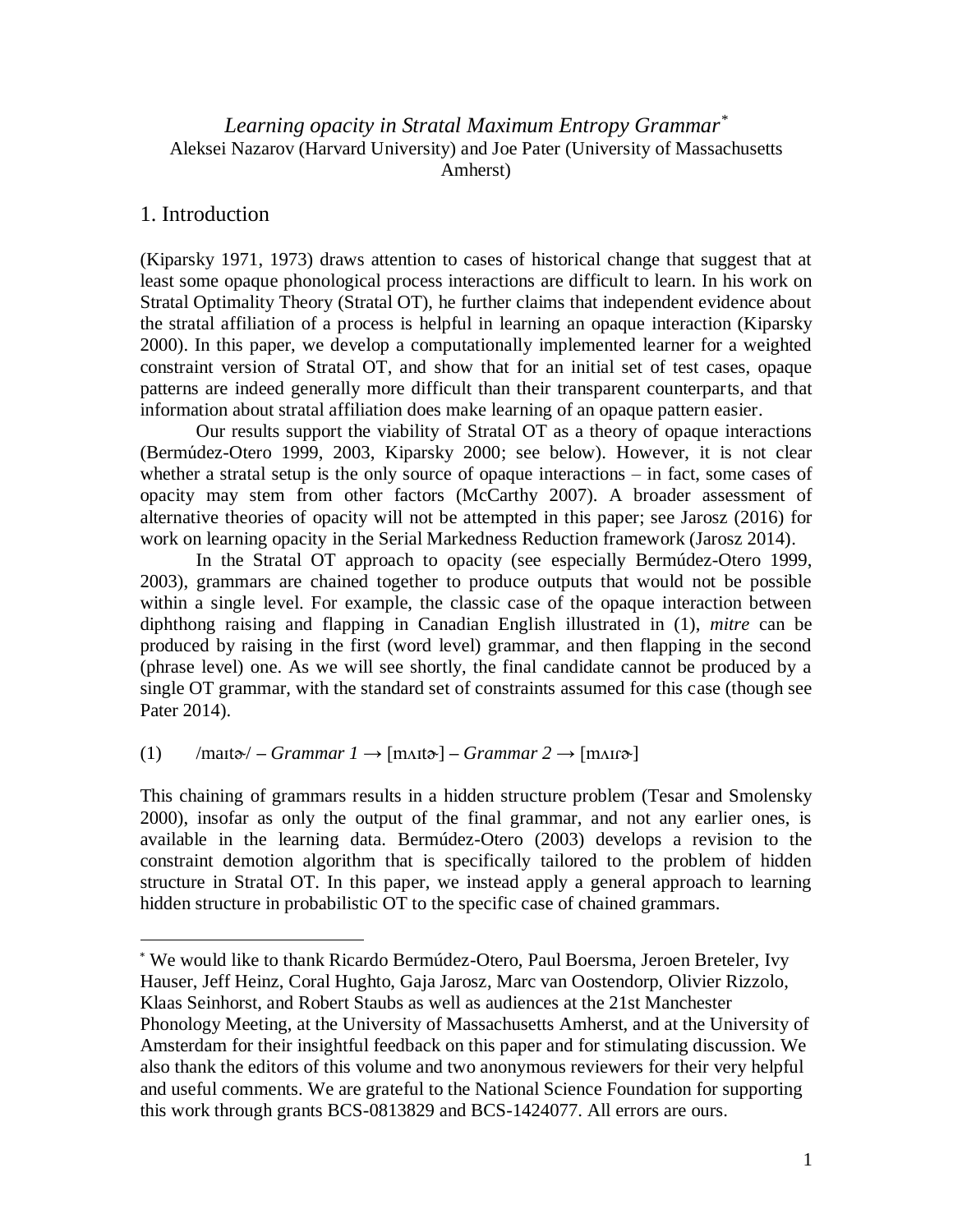The variant of probabilistic OT adopted here is Maximum Entropy Grammar (Goldwater & Johnson 2003, Hayes & Wilson 2008). The 'MaxEnt' formalism has a broad basis in applied mathematics, including connectionism (Smolensky 1986); see Johnson (2013) for an overview, as well as Goldwater & Johnson (2003). MaxEnt defines the probability distribution over a candidate set in a conveniently direct way: candidate probabilities are proportional to the exponential of the weighted sum of violations.

Candidate probabilities are illustrated in the tableau in (2), in which weights are indicated under constraint names (which are simplified versions of the ones used for the case study in section 3.2). The weighted sum appears in the column headed '*H*', for Harmony; MaxEnt is a probabilistic version of Harmonic Grammar (Smolensky & Legendre 2006; see also the overview in Pater 2016). The exponentiation of H appears under  $e^H$ , and the resulting probability (obtained by normalization of  $e^H$  to sum to 1 across all candidates) under *p*.

| /maɪtə-/             | $*$ ait | Ident(C)                 | Ident(V) | *VTV                     | H    | $e^H$ |       |
|----------------------|---------|--------------------------|----------|--------------------------|------|-------|-------|
|                      |         |                          |          |                          |      |       |       |
| a. maito             | — I     |                          |          | $-1$                     | $-7$ | 0.001 | 0.002 |
| $b.$ matro-          |         | $\overline{\phantom{0}}$ |          |                          | —ე   | 0.007 | 0.018 |
| c. mait <sub>a</sub> |         |                          | — I      | $\overline{\phantom{0}}$ | $-1$ | 0.368 | 0.973 |
| $d. m$ air $\delta$  |         |                          | — I      |                          | -0   | 0.002 | 0.007 |

(2) *Computation of probabilities over output candidates in MaxEnt*

The \*aɪt constraint penalises the unraised diphthong [aɪ] before a voiceless consonant, and Ident(V) penalises raising to [ $\Lambda I$ ]. With \*art having greater weight than Ident(V), raising before a voiceless stop, as in (2c), has greater probability than the faithful (2a). \*VTV penalises an alveolar stop between vowels, and Ident(C) penalises the change from stop to flap. With Ident(C) weighted higher than  $*VTV$ , the probability on flapping candidates (2b) and (2d) is lowered. Candidate (2d) is the correct output in Canadian English, but it has a proper superset of the violations of (2b), since flapping also satisfies \*ait. No weighting of the constraints will give [mʌɪɾɚ] the highest probability in the tableau. In this respect, the situation is the same as in single-level OT, which cannot make (2d) optimal. In MaxEnt, (2d) can tie with (2b): when the constraints they violate have zero weight, they are given equal probability (see Pater 2016 for further discussion and references on harmonic bounding and probabilistic weighted constraint theories). In (24) in section 3.2, we will see that [mʌɪɾɚ] can emerge from a second chained grammar with highest probability.

Our way of dealing with the hidden structure problem posed by Stratal OT is an extension of the approach to Harmonic Serialism in Staubs & Pater (2016). The probability that the grammar assigns to an output form is the sum of the probabilities of the derivations that lead to it. The probability of a derivation is the product of the probabilities of each of its component steps. The probability of each step is determined by the weights of the constraints that apply at that level (word or phrase; see section 2.2 for more details). We use a batch learning approach in which the objective is to minimise the divergence between the predictions of the grammar and the learning data, subject to a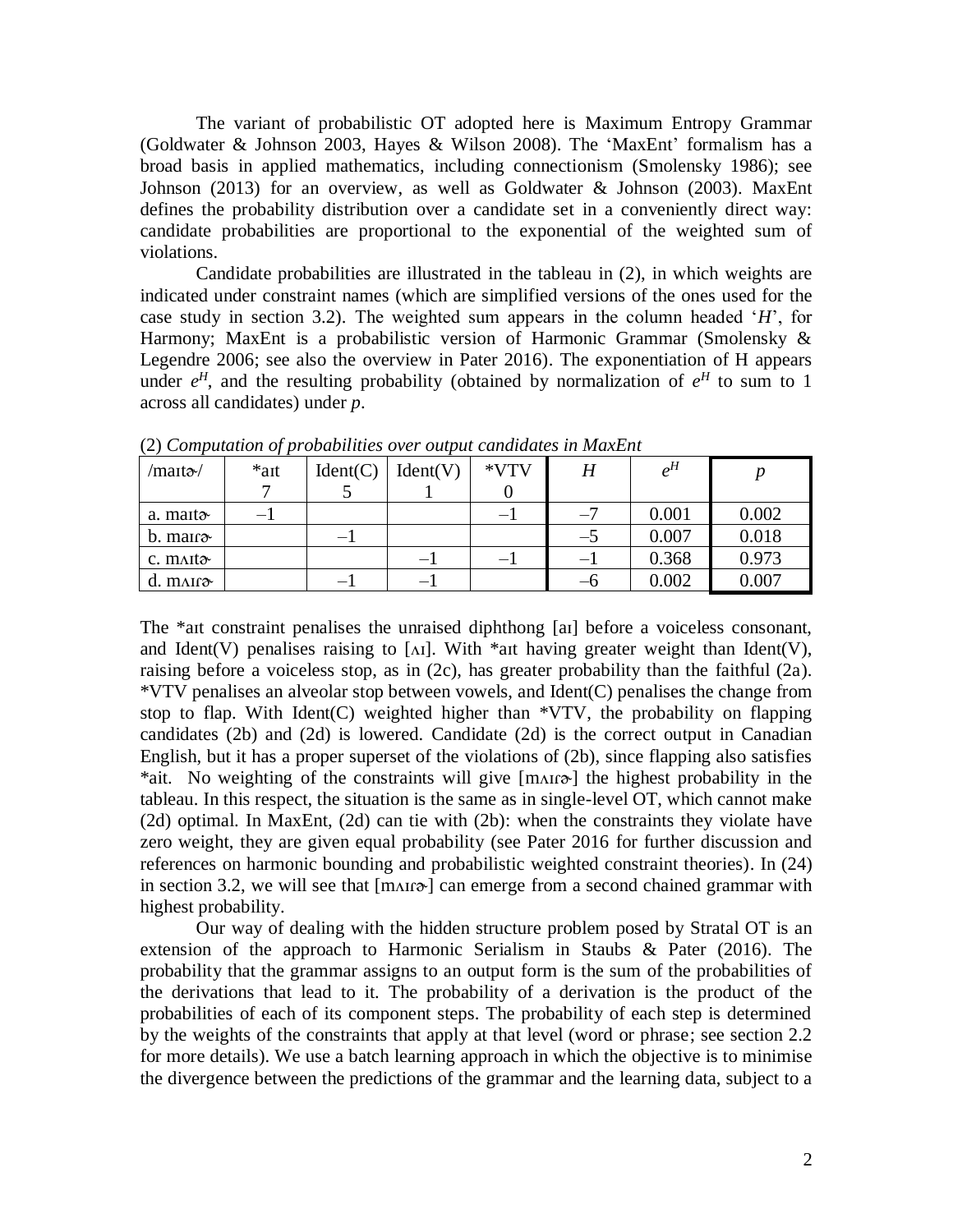regularization term that prefers lower weights. This is a standard approach to learning MaxEnt grammars (see e.g. Goldwater & Johnson 2003, Hayes & Wilson 2008).

Jarosz (2006, ms) shows how this approach of considering every possible hidden structure in generating an overt candidate can be applied to phonology in her work on Expectation Maximization with Optimality Theory. Here, we follow Eisenstat (2009), Pater et al. (2012), Johnson et al. (2015), and Staubs & Pater (2016) in adopting a weighted constraint variant of this general approach.

When there is hidden structure, the learner is not guaranteed to converge on the global optimum, that is, a set of weights that best satisfy the objective function (the solution space is not guaranteed to be convex). Instead it may only find a local optimum, a set of weights that is the best within the space that the learner can explore. We provide examples of such local optima in (13-14) and (27-28) in sections 2.3 and 3.3, respectively.

A simple and standard way of finding a global optimum in such cases is to try different starting positions for the learner (initializations), with the hope that one or more will allow the learner to find the global optimum. In the limit, as long as the space from which we are sampling initializations contains points from which there is a path towards an optimal solution, this will allow the learner to find a global optimum. In our test cases, the learner always found a successful solution at least once for every data set. A successful solution is defined here as a grammar that grants more than 0.5 probability to the overt forms that have highest probability in the learning data. Our measure of 'ease of learning' for the various patterns we study is the probability that a learner will be successful, over a set of random initializations.

In the next section we provide more details about our grammatical and learning theories, in the context of our first test case, a relatively simple example of opaque tenselax vowel alternations in French. In section 3 we turn to the opaque interaction of diphthong raising and flapping in Canadian English, and the effect of supplying evidence to the learner of phrasal non-raising. Section 4 provides an exploration of the mechanisms that lead to incorrect learning of (predominantly) opaque patterns. Finally, overall conclusions and directions for further research can be found in section 5.

### 2. Southern French tensing/laxing

#### 2.1 Data and analysis

As reported by Moreux (1985, 2006), Rizzolo (2002), and Eychenne (2014), certain dialects of Southern French have a synchronic process which tenses mid vowels in open syllables, while laxing them in closed ones (as well as open syllables followed by a schwa syllable; we will disregard this complication, and refer the reader to Selkirk 1978, Moreux 1985, and Rizzolo 2002 for potential explanations of this). This is conventionally called *loi de position* ('law of position').

(3) *Examples of* loi de position *(Eychenne 2014, Rizzolo 2002)*

a.  $\text{seI} \rightarrow \text{[seI]}$  'salt'

 $\sqrt{\text{se}} \rightarrow \sqrt{\text{se}}'$  'knows'

b.  $\left| \text{p} \right| \rightarrow \left| \text{p} \right|$  'fear'

 $\gamma$ pø $\mu \rightarrow$  [pø. $\mu \rightarrow$ ] 'easily frightened'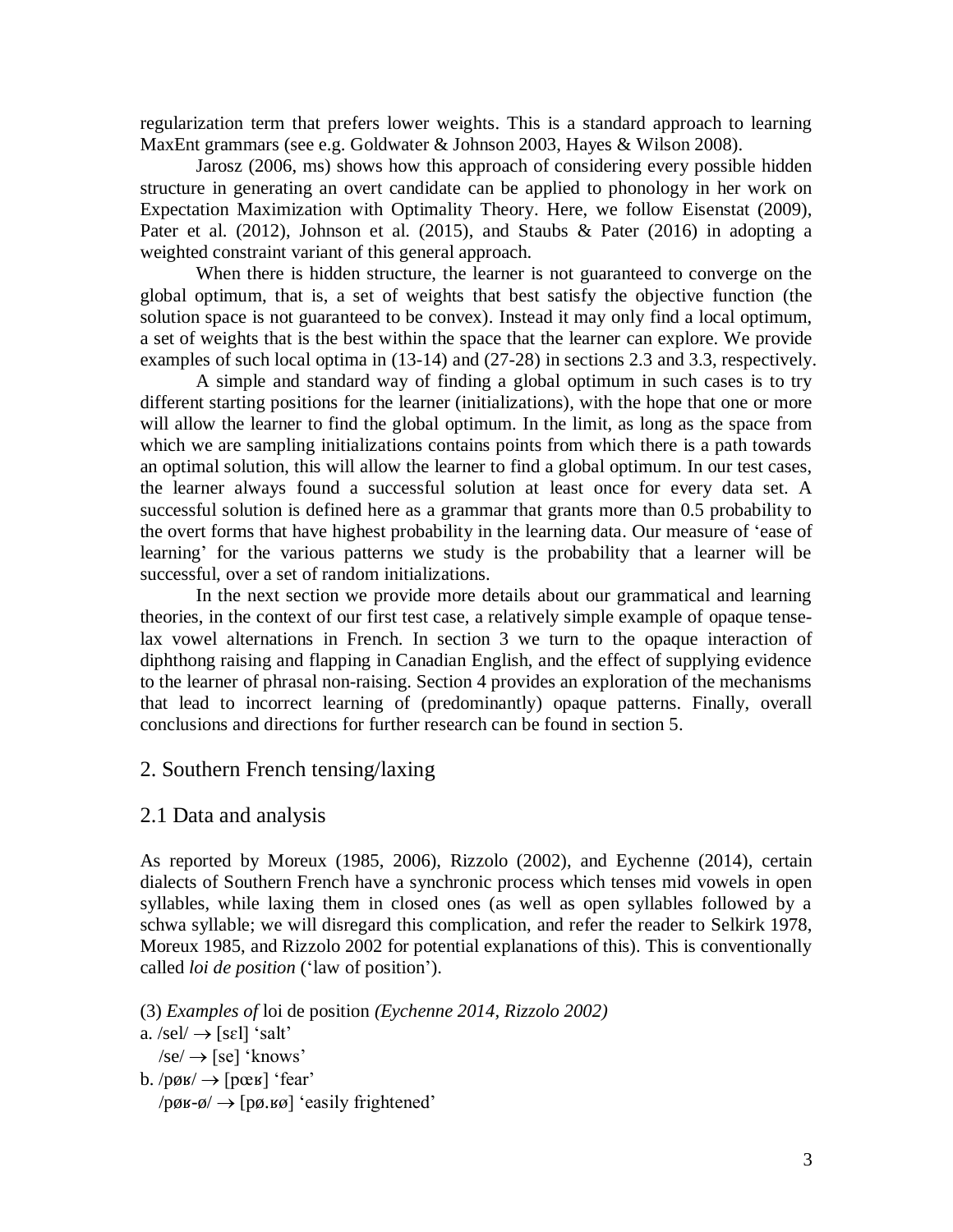c.  $\left| \text{pos} \right| \rightarrow \left[ \text{pos} \right]$  'pore'  $\gamma$ poʁ-ø $/ \rightarrow$  [po.ʁø] 'porous'

 $\overline{a}$ 

Tensing/laxing is made opaque (is counterbled) by resyllabification across word boundaries, at least in some cases<sup>1</sup>, as shown in [\(4b](#page-3-0)) below, where the lax vowel  $[\mathbf{\hat{e}}]$  is kept in the surface open syllable [pœ]:

<span id="page-3-0"></span>(4) *Opaque interaction between resyllabification and tensing/laxing* (Rizzolo 2002:51) a. /kɑ̃pøʁ/ → [kɑ̃.pœʁ] 'camper'

b. /kɑ̃pøʁ ɑ̃ʁaʒe/ kɑ̃ .**pœʁ** # ɑ̃ .ʁa.ʒe [kɑ̃ .**pœ**.ʁɑ̃ .ʁa.ʒe] 'enraged camper'

In this simulation, we investigated whether our learner could deal with this simple case of opacity. This also serves as a simple case to illustrate in more detail the functioning of the learner. The data that we offered to the learner consisted of exceptionless *loi de position*  as well as exceptionless opacity through resyllabification:

<span id="page-3-2"></span>(5) *Opaque interaction, as in actual Southern French* a. /set  $a \rightarrow (set. # a \rightarrow)$  [set a] 'this (letter) A' <cette A> b. /se ta/ $\rightarrow$  (se. # ta  $\rightarrow$ ) [se.ta] 'it is "ta"' <c'est 'ta'>

The constraint set that we used for this subset of real French was maximally simple, as shown in [\(6\)](#page-3-1). Correct syllabification was taken for granted in order to keep the constraint and candidate sets as small as possible so that the interactions yielding opacity are easy to see.

#### <span id="page-3-1"></span>(6) *Constraint set used for the Southern French case study*

a. \*[-tense]/Open : One violation mark for every [-tense] segment in an open syllable.

b. \*[+tense]/Closed : One violation mark for every [+tense] segment in a closed syllable. c. Ident(V) : One violation mark for every vowel that is not identical to its input correspondent.

The original formulation of Stratal OT (Kiparsky 2000, Bermudéz-Otero 1999) allows for three levels of derivation: a stem level, a word level, and a phrase level – which all have the same constraints, but different rankings or weightings. For this problem, we will only consider two levels – a word level and a phrase level grammar. The word level grammar evaluates each word individually, without regard to its neighbors in the phrase. By contrast, the phrase level, which operates on the output of the word level grammar, does evaluate entire phrases together.

With this setup, then, the opaque interaction is obtained when word level  $*$ [+tense]/Closed and  $*$ [-tense]/Open have high weight and word level Ident(V) has low weight, while the opposite holds at the phrase level. This corresponds to activity of the *loi de position* at the word level, and its inactivity at the phrase level.

<sup>1</sup> Rizzolo (2002:51) reports that this effect is not unexceptional, at least in the dialect he describes. In our case study, we will investigate an idealised version of this pattern in which the opaque interaction is unexceptional.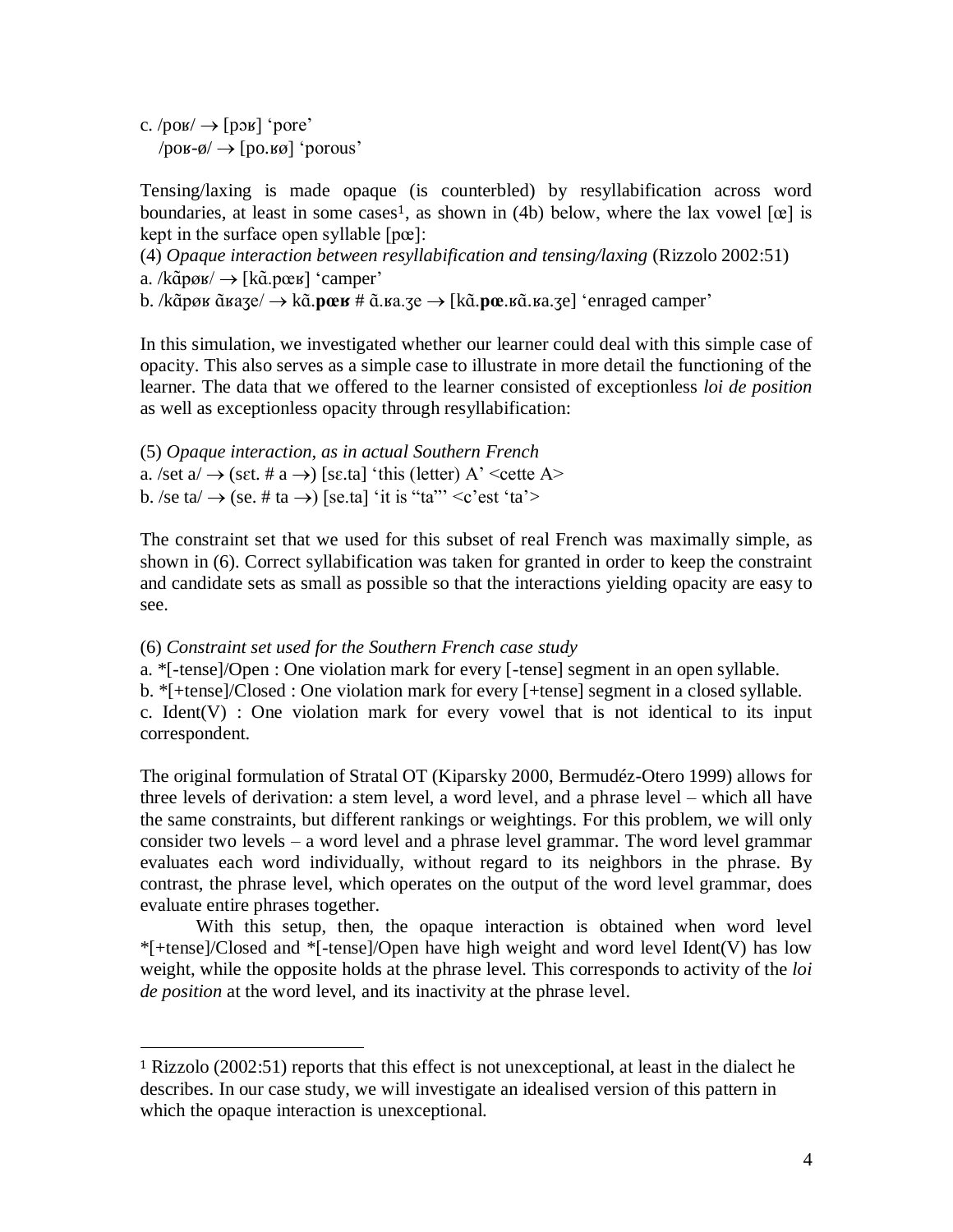This latter scenario is the only option to derive this opaque interaction. As can be seen in tableau [\(8\)](#page-4-0) below, phrase level Markedness disprefers surface [sɛ.ta], so that the mapping from /e/ to  $\lceil \varepsilon \rceil$  cannot be derived at the phrase level. At the same time, word level Markedness prefers the word level output that does map /e/ to [ $\varepsilon$ ], set # a, because the first vowel is in a closed syllable at that level, since the phrasal context is invisible. This can be seen in tableau [\(7a](#page-4-1)) below.

Activity of *loi de position* at the word level can be expressed with the following weights (found at successful runs of the learner described in section 2.2):

| <u>the contract the contract for the change of the set</u> |                |                          |          |         |       |      |  |  |  |  |
|------------------------------------------------------------|----------------|--------------------------|----------|---------|-------|------|--|--|--|--|
| a. $\sqrt{\text{set}}$ #a                                  | *[-tense]/Open | $*$ [+tense]/Cl          | Ident(V) |         | $e^H$ |      |  |  |  |  |
|                                                            | 6.24           | 6.24                     |          |         |       |      |  |  |  |  |
| set # $a$                                                  |                | $\overline{\phantom{m}}$ |          | $-6.24$ | 0.002 | 0.00 |  |  |  |  |
| set # $a$                                                  |                |                          |          |         |       | .00  |  |  |  |  |

<span id="page-4-1"></span>(7) *Word level tableaux for the data in* [\(5\)](#page-3-2)

| $b.$ /se#ta/     | *[-tense]/Open | *[+tense]/Cl   Ident(V) |         | $\rho^H$  |          |
|------------------|----------------|-------------------------|---------|-----------|----------|
|                  | 6.24           | 6.24                    |         |           |          |
| se # ta          |                |                         |         |           | 1.00     |
| $s\epsilon$ # ta |                |                         | $-6.24$ | $0.002\,$ | $0.00\,$ |

At the phrase level, giving high weight to Ident(V) and zero weight to both Markedness constraints results in 1.00 probability for all faithful mappings. This is illustrated in (9) for the phrase level derivation that takes place if the word level form output is sɛt. # a: phrase level outputs retain the  $\lceil \varepsilon \rceil$  that was created by closed syllable tensing at the word level with a probability of 1.00.

<span id="page-4-0"></span>(8) *Phrase level tableau for* [\(5a](#page-3-2))

| /set # $a$ / | *[-tense]/Open | $*$ [+tense]/Cl   Ident(V) |                          |         | $e^{H}$   |      |
|--------------|----------------|----------------------------|--------------------------|---------|-----------|------|
|              |                |                            | 6.93                     |         |           |      |
| se.ta        |                |                            | $\overline{\phantom{0}}$ | $-6.93$ | $0.001\,$ | 0.00 |
| se.ta        | —              |                            |                          |         |           | 1.00 |

These single-stratum mappings shown in [\(7-](#page-4-1)[8\)](#page-4-0) are assembled into derivational paths that lead from an underlying representation (UR) to a surface representation (SR). The probability of a single derivational path is obtained by multiplying the probabilities of every step in the path, as illustrated in [\(9\)](#page-4-2). This is because every derivational step in Stratal OT is, by definition, independent from earlier or later derivational steps (Bermúdez-Otero 1999, Kiparsky 2000)2.

- <span id="page-4-2"></span>(9) *Probabilities of derivational paths*
- a.  $p(\text{set} \#a \rightarrow \text{set} \# a \rightarrow \text{[se.ta]}) =$

 $\overline{a}$ 

 $p(\text{set}\#a) \rightarrow \text{set}\# a)$  x  $p(\text{set}\# a \rightarrow [\text{se.ta}]) = 0.00 \times 1.00 = 0.00$ 

<sup>2</sup> See also Odden (2011) on the Markov property traditionally ascribed to ordered phonological rules.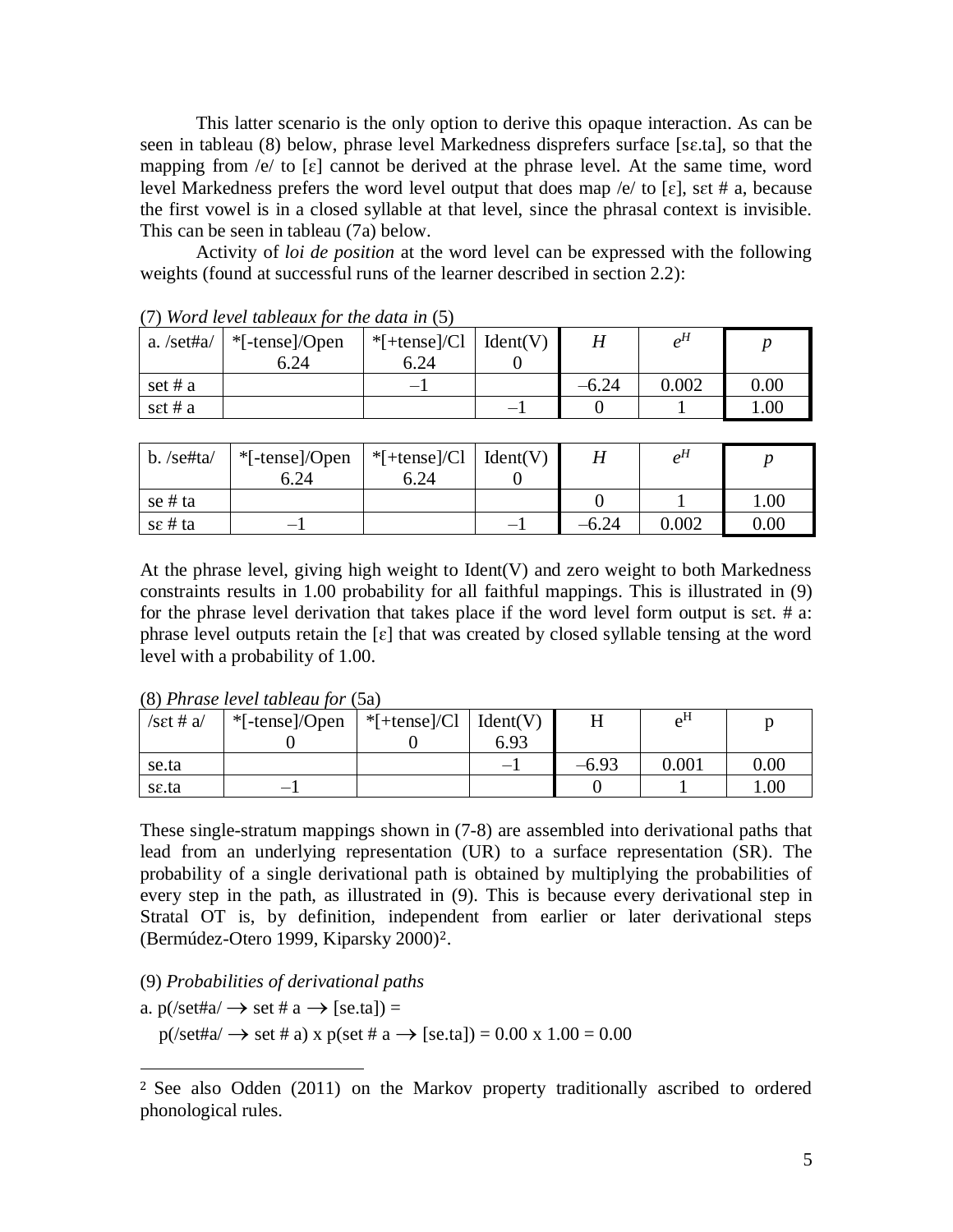b.  $p$ (/set#a/  $\rightarrow$  sɛt # a  $\rightarrow$  [sɛ.ta]) =  $p(\text{set} \#a) \rightarrow \text{set} \# a)$  x  $p(\text{set} \# a \rightarrow [\text{se.ta}]) = 1.00 \times 1.00 = 1.00$ 

The expected probability of a surface form (more accurately, a UR/SR mapping) is the sum of the probabilities of all derivational paths that lead from the input to that surface form, as in  $(10)$ .<sup>3</sup> This table shows that, given the weights in  $(7-8)$ , the desired output candidates (cf. (5)) are generated with a probability of 1.00.

| Underlying | Derivational path                                                   | Probability | Surface | Probability |
|------------|---------------------------------------------------------------------|-------------|---------|-------------|
| /set#a/    | $\sqrt{\text{set}}$ #a $\rightarrow$ set # a $\rightarrow$ [se.ta]  | 0.00        | [se.ta] | 0.00        |
|            | $\sqrt{\text{set}}$ #a $\rightarrow$ set # a $\rightarrow$ [se.ta]  | 0.00        |         |             |
|            | $\sqrt{\text{set}}$ #a $\rightarrow$ set # a $\rightarrow$ [se.ta]  | 0.00        | [se.ta] | 1.00        |
|            | $\sqrt{\text{set}}$ #a $\rightarrow$ set # a $\rightarrow$ [se.ta]  | 1.00        |         |             |
| /se#ta/    | $\sqrt{\text{set}t}$ ta $\rightarrow$ se # ta $\rightarrow$ [se.ta] | 1.00        | [seta]  | 1.00        |
|            | $\sqrt{\text{set}t}$ ta $\rightarrow$ se # ta $\rightarrow$ [se.ta] | 0.00        |         |             |
|            | $\sqrt{\text{set}t}$ ta $\rightarrow$ se # ta $\rightarrow$ [se.ta] | 0.00        | [se.ta] | 0.00        |
|            | $\sqrt{\text{set}t}$ ta $\rightarrow$ se # ta $\rightarrow$ [se.ta] | 0.00        |         |             |

(10) *Expected probabilities of UR/SR mappings: sum over all derivational paths*

This serial approach does not have look-ahead capabilities: the phrase level grammar cannot influence which mappings will be preferred at the word level, in accordance with Bermudez-Otero (1999). A closely related model that does have look-ahead capabilities is explored by Boersma & Van Leussen (to appear), whose predictions for the same data set would also be interesting to explore in future work.

Now that we have explained and illustrated the generation of probabilities over UR/SR mappings given the successful weights in [\(7](#page-4-1)[,8\)](#page-4-0), we will explain the structure of the learner that arrived at these weights in section 2.2. Then, in section 2.3, we will show how often this learner arrives at this successful set of weights within a sample of 100 runs, and what happens within that same sample when the learner does not find this analysis.

## 2.2 Learning

 $\overline{a}$ 

Staubs (2014b) provides an implementation in *R* (R Core Team 2013) of a variant of Staubs & Pater's (2016) approach to learning serial grammars. We modified it minimally to allow different violations of the same constraint at different derivational stages, which is sometimes necessary in a Stratal framework.

<sup>&</sup>lt;sup>3</sup> Since there are several derivational paths per surface form, but only one surface form per derivational path, UR/SR mappings are bundles of non-overlapping sets of derivational paths. This means that, in computing expected probabilities of UR/SR mappings, each derivational path's probability is counted once, so that UR/SR probabilities are guaranteed to add up to 1.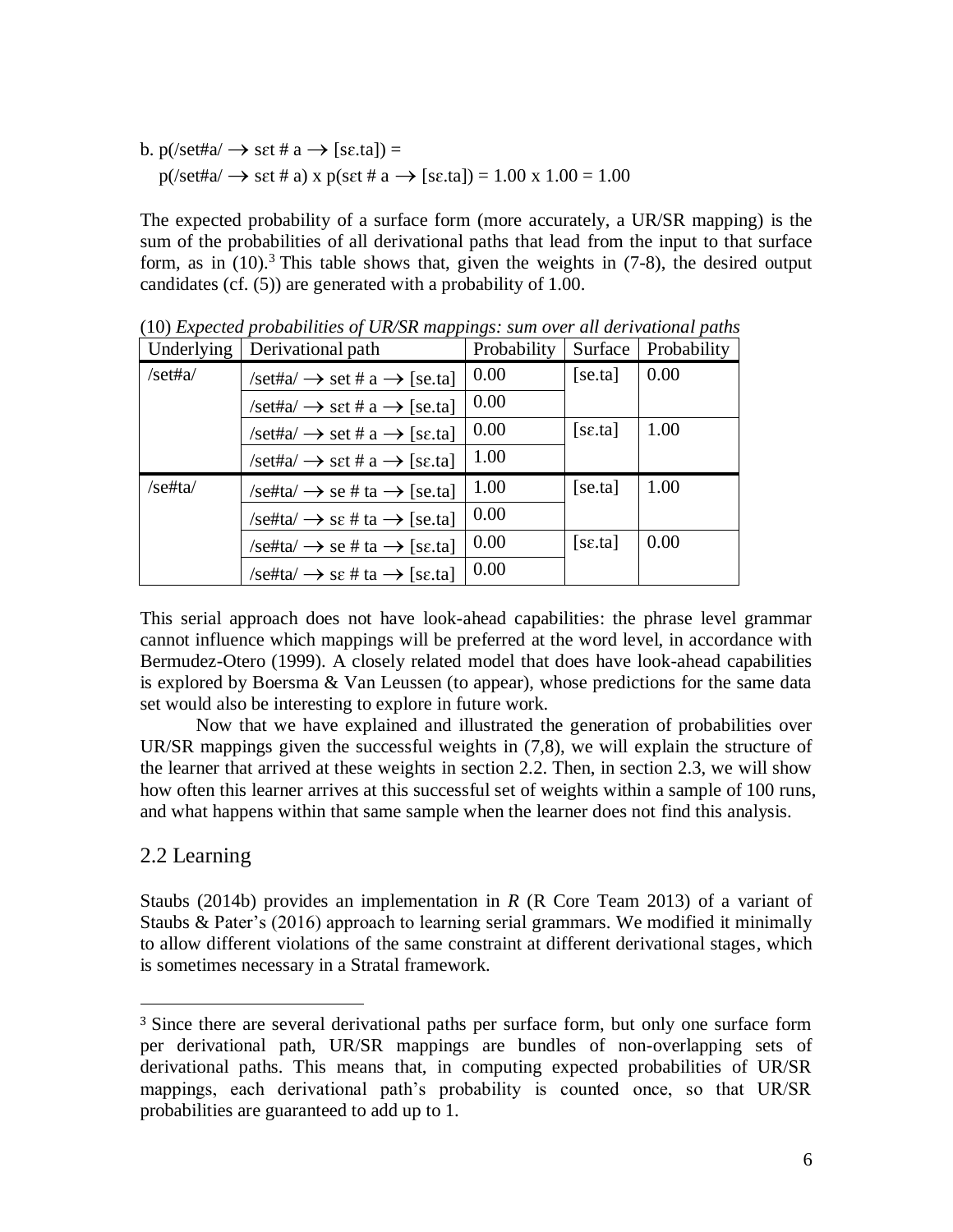For instance, the constraint \*[+tense]/Closed in our Southern French simulation will be violated at the word level by a sequence [set # a], because even though [ta] could form a separate syllable, the word boundary between them prevents this. However, the same constraint remains unviolated at the phrase level for the same sequence, since the grammar can now look beyond word boundaries and evaluate entire phrases, so that [t] and [a] do form their own syllable: [se.ta].

Expected probabilities of UR/SR mappings are computed given sets of candidates, violation vectors, and constraint weights, as described and illustrated in section 2.1. In addition, the learner is also given observed probabilities of UR/SR mappings. Since we are working with categorical data, all UR/SR mappings found in the data were given a probability of 1, and all others were given a probability of 0. The learner then minimises the Kullback-Leibler-divergence (KL-divergence; Kullback & Leibler 1951) of the expected probabilities from the observed probabilities, which is a measure of how closely the grammar has been able to fit the data.

#### (11) *KL-divergence*

For all UR/SR mappings  $UR \rightarrow SR_{i=1}$ ,  $\ldots$ ,  $UR \rightarrow SR_{i=k}$ :

 $\mathbf{r}$ 

$$
D_{KL}(P_{obs} \parallel P_{exp}) = \sum_{i=1}^{K} p_{obs}(UR \rightarrow SR_i) \times \log \left( \frac{p_{obs}(UR \rightarrow SR_i)}{p_{exp}(UR \rightarrow SR_i)} \right)
$$

Minimization of this objective function is done by the L-BFGS-B method of optimization (Byrd et al. 1995). This is a pseudo-Newtonian batch optimization method which uses approximations of the first-order and second-order derivatives of the objective function to take incremental steps towards an optimum. The 'optim' implementation of this method in *R* was used, specifying a minimum of zero on all constraint weights.

To place an upper bound on the objective function, an L2 regularisation term (Hoerl & Kennard 1970) with  $\mu = 0$  and  $\sigma^2 = 10,000$  is added to it. This regularisation term penalises weights as they increase, keeping the optimal solution finite, and driving a constraint's weight down to zero whenever it is not helpful in the analysis.

Summarising, our algorithm calculates probabilities of derivations in Stratal MaxEnt, sums over them to get the expected probabilities of overt forms, and fits the observed distribution of UR/SR mappings by minimising KL-divergence.

#### 2.3 Results

The learner described in section 2.2 was run 100 times on the French *loi de position* data, with every run starting from random starting weights for each constraint, drawn with replacement from a uniform distribution over [0, 10]. The results are as follows:

| $(12)$ restaus for the Southern 1 reflect electronic                                               | Learned successfully out |
|----------------------------------------------------------------------------------------------------|--------------------------|
| Data set                                                                                           | of 100 runs              |
| $\sqrt{\text{set}\#a} \rightarrow [\text{se.ta}]$<br>$\sqrt{\text{set}t}$ ta $\rightarrow$ [se.ta] | 96                       |

(12) *Results for the Southern French data set*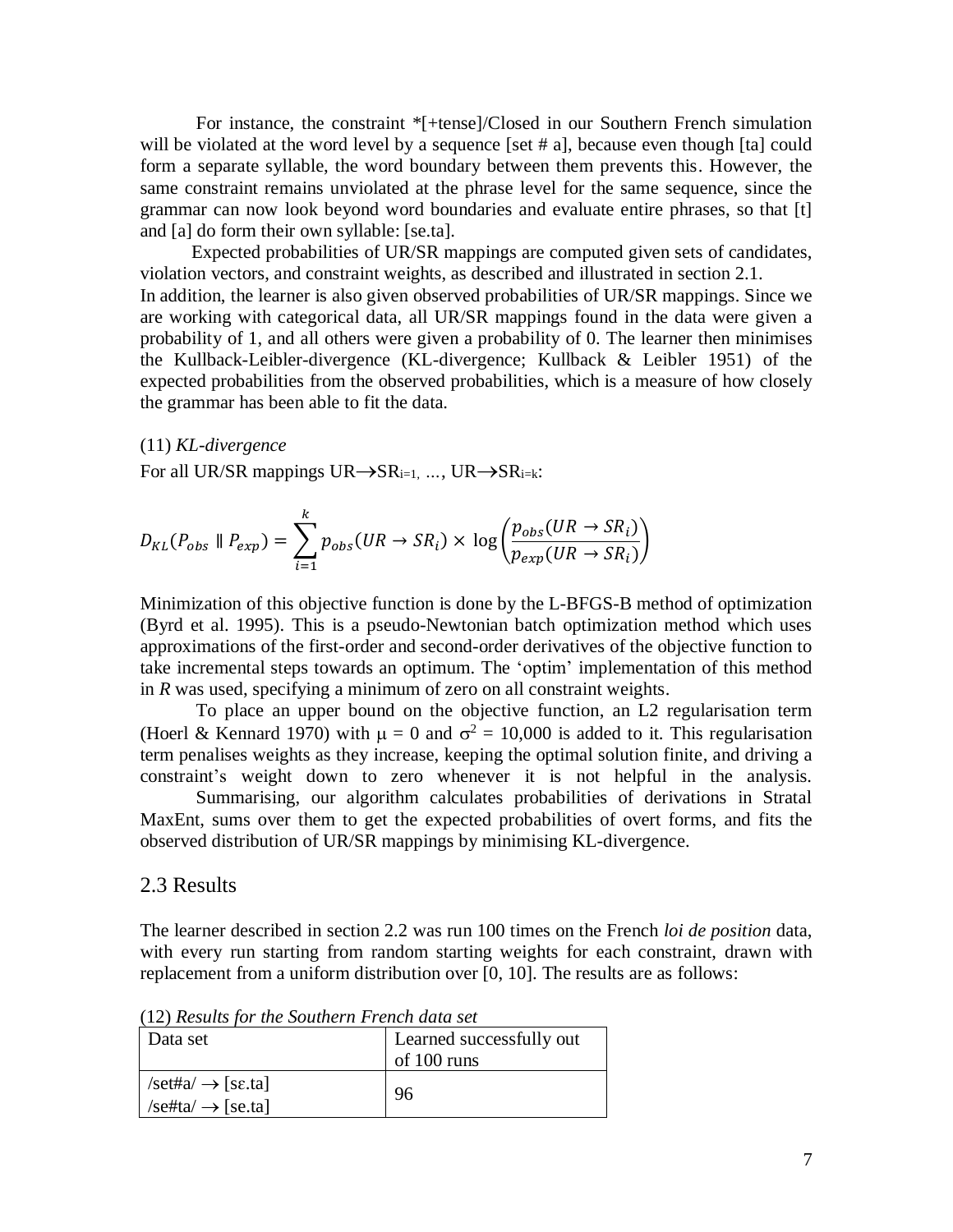Thus, opaque *loi de position* was learned successfully for an overwhelming majority of start weights. However, there is still a slight chance of incorrect learning, which we defined as a probability of 0.5 or less on at least one surface form that has a probability of 1 in the learning data (see also section 1). The 4 unsuccessful runs yielded grammars which had free variation between tense [e] and lax  $[\varepsilon]$ :

| (15) OIVSK mapping probabilities for the tocal optimum |             |                       |             |  |  |  |  |
|--------------------------------------------------------|-------------|-----------------------|-------------|--|--|--|--|
| /set#a/                                                | probability | $\sqrt{\text{sefta}}$ | probability |  |  |  |  |
| [seta]                                                 | 0.50        | [seta]                | 0.50        |  |  |  |  |
| [se.ta]                                                | 0.50        | [se.ta]               | 0.50        |  |  |  |  |

(13) *UR/SR mapping probabilities for the local optimum*

This is a local optimum that arises when all constraint weights are set to zero, as in [\(14\)](#page-7-0). KL-divergence from the actual data (our measure of error) is smaller for these weights than for any other weights within the weight space explored by the learner.

Word level Phrase level \*[-tense]/Open | \*[+tense]/Cl | Ident(V)  $\blacktriangleright$  | \*[-tense]/Open | \*[+tense]/Cl | Ident(V)  $0 \qquad \qquad 0 \qquad \qquad 0 \qquad \qquad 0 \qquad \qquad 0$ 

<span id="page-7-0"></span>(14) *Weights that generate the local optimum*

As will be explained in section 4.1, an initially incorrect weighting at the word level leads to a tendency for lowering the weight of phrase-level faithfulness. At the same time, when phrase level Ident(V) reaches zero weight, any effect of closed syllable laxing from the word level cannot be transmitted to the final output. Once this happens, 0.50 probability for all candidates is the best possible fit to the data, and the all-zero weight version of that solution minimises the penalty on the regularization term, which prefers smaller weights.

It could be argued that this weight set is not a local optimum in the strict sense. There is a locally available solution that is better than all-zero weights: assigning minimal weight ( $0+\varepsilon$  for any positive  $\varepsilon$ ) to word level \*[-tense]/Open and \*[+tense]/Closed as well as phrase level Ident(V), while keeping all other constraints at  $0$ , will lower the objective function with respect to all-zero weights, as this will nudge the probabilities of both  $\sqrt{\text{set}}$   $\neq$  [set a] and  $\sqrt{\text{set}}$  [set a] slightly above 0.50. However, for the reasons outlined above, the learner cannot see this possibility when it retreats to all-zero weights.

# 3 Raising and flapping in Canadian English

# 3.1 Data

Our second case study is a classic case of opacity, attested in Canadian English (Joos 1942, Idsardi 2000 and references therein, Pater 2014): the interaction between Canadian Raising and flapping. Low-nucleus diphthongs [ai, av] raise to  $[\Lambda I, \Lambda U]$  before voiceless consonants, as in [\(15a](#page-8-0)), and coronal oral stops  $/t$ ,  $d/$  become a voiced flap  $\lceil r \rceil$  in a variety of contexts (De Jong 2011) – among others, between two vowels if the first is stressed and the second is not, as in [\(15b](#page-8-0)).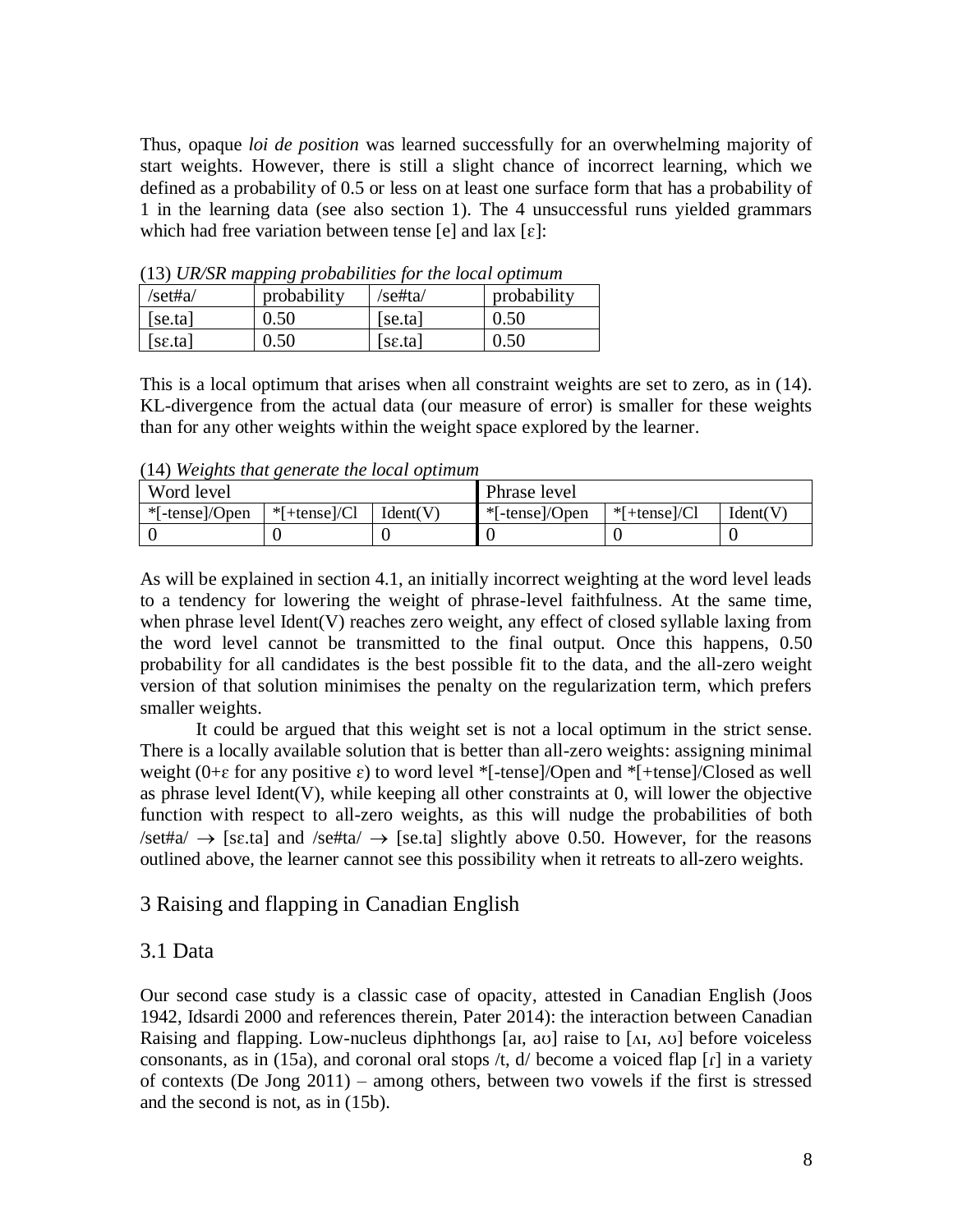The two processes interact in a counterbleeding way: the fact that flapping cancels the voicelessness of underlying  $/t$  does not prevent that  $/t$  from triggering raising. This is illustrated in [\(15c](#page-8-0)).

<span id="page-8-0"></span>(15) *Canadian English counterbleeding interaction* a.  $\text{larf} \rightarrow \text{lArff}$  'life' cf.  $\text{lauf} \rightarrow \text{llar}$ 'lie' b.  $/$ k $\Lambda t$ - $\partial$  $\rightarrow$  ['k $\Lambda$ r $\partial$ ] 'cutter' c. /mait $\phi$   $\rightarrow$  [m $\Lambda$ ir $\phi$ ] 'mitre' cf. /said $\phi$   $\rightarrow$  [sair $\phi$ ] 'cider'

In addition, raising is restricted to the word domain, as illustrated in [\(16a](#page-8-1)), while there is no evidence of such a restriction for flapping, as in [\(16b](#page-8-1)). This fits with a stratal analysis in which raising applies at the word level only, while flapping applies at the phrase level only – as illustrated in  $(17)$ .

```
(16) Word-boundedness of raising
```

| a. $\lambda$ lai#fo.i $\rightarrow$ [lai fo.i] 'lie for' | $*$ [ $\lambda$ I foj], cf. [ $\lambda$ If]                                       |
|----------------------------------------------------------|-----------------------------------------------------------------------------------|
| b. /lai#tu/ $\rightarrow$ [lai rə] 'lie to'              | $*[I_{\Lambda} \text{I} \text{I}]$ , cf. $[\text{mA} \text{I} \text{I} \text{I}]$ |

<span id="page-8-2"></span>(17) *Sketch of stratal analysis of flapping and raising*

| $/$ mait $\mathfrak{d}/$ | $\rightarrow$ | ma <sub>ta</sub> | $\rightarrow$ | mair <del>a</del> |
|--------------------------|---------------|------------------|---------------|-------------------|
| Underlying               |               | Word Level:      |               | Phrase Level:     |
| Representation           |               | Raising only     |               | Flapping only     |

The transparent counterpart to this pattern, claimed to be spoken by some Canadian English speakers (Joos 1942), is a language which also has both raising and flapping as in [\(15a](#page-8-0)b) and [\(16\)](#page-8-1), but the application of flapping blocks the application of raising, as in [\(18\)](#page-8-3), since the flap [ɾ] is not voiceless. However, the existence of this transparent dialect has been disputed in later literature (Kaye 1990). In our simulations, we use this (perhaps hypothetical) transparent dialect as a non-opaque baseline against which to compare the mainstream, opaque dialect of Canadian English.

### <span id="page-8-3"></span>(18) *Transparent interaction between raising and flapping*  $/$ mait $\phi$  $\rightarrow$  [mair $\phi$ ] 'mitre'

In the next subsection, we will investigate the learnability of the opaque and the transparent versions of the Canadian English data. We will consider the contrast between opacity and transparency, and between various possible datasets.

## 3.2 Simulation setup

Canadian English provides at least two pieces of independent evidence regarding the stratal affiliation of the opaque raising process: evidence for its application outside the flapping context, as in [\(15a](#page-8-0)), and evidence for its word-boundedness, as in [\(16a](#page-8-1)). Based on Kiparsky (2000), we predict the availability of such evidence to make the opaque interaction more learnable. To investigate this, we considered the four datasets in Table V, each of which contains a subset of the relevant mappings observed in actual Canadian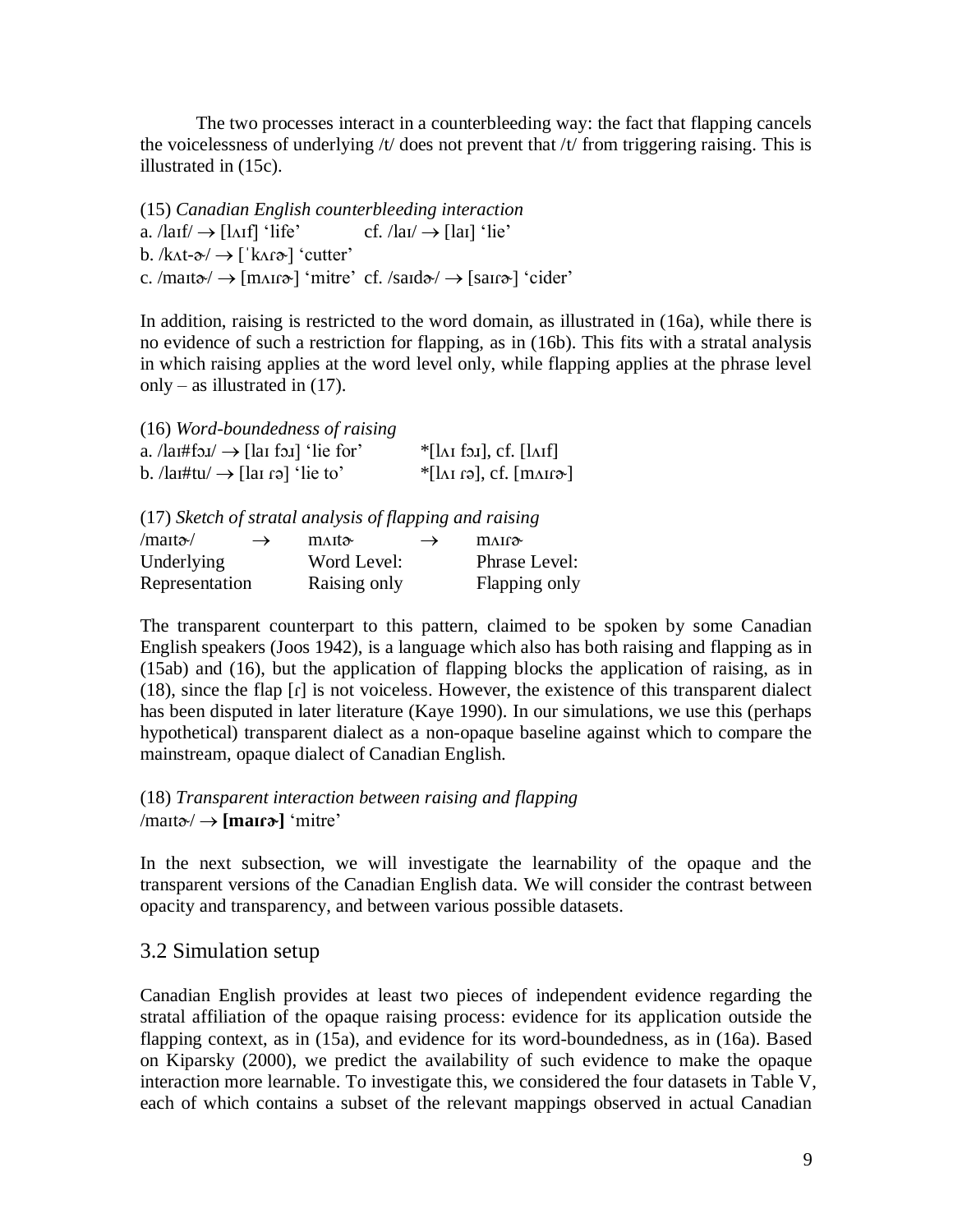English, and provides various degrees of independent evidence for the stratal affiliation of the opaque process.

'Mitre-cider' has no independent evidence regarding the opaque process – its synchronic activity and stratal affiliation must be inferred from the opaque interaction. 'Mitre-cider-life' has evidence for the opaque process' applying outside of the interaction, since the [f] in 'life' is not subject to flapping: raising must be synchronically active at some stratum. 'Mitre-cider-lie-for' provides evidence for the non-application of raising at the phrase level, since 'lie for' does not undergo raising despite having [f] after the diphthong across a word boundary. Finally, 'mitre-cider-life-lie-for' combines both pieces of evidence. These data sets were investigated with both an opaque and a transparent interaction between raising and flapping.

|             | 'mitre-cider'                                                                                                                 | 'mitre-cider-life'                                                                                                                                     | 'mitre-cider-lie-for'                                                                                                                               | 'mitre-cider-life-lie-<br>for <sup>3</sup>                                                                                                                                             |
|-------------|-------------------------------------------------------------------------------------------------------------------------------|--------------------------------------------------------------------------------------------------------------------------------------------------------|-----------------------------------------------------------------------------------------------------------------------------------------------------|----------------------------------------------------------------------------------------------------------------------------------------------------------------------------------------|
| Opaque      | $/$ mait $\sigma$ $\rightarrow$ [m $\Lambda$ ir $\sigma$ ]  <br>$\sqrt{\text{sa}}d\sigma/\rightarrow \sqrt{\text{sa}}d\sigma$ | $/$ mait $\sigma$ $\rightarrow$ [m $\Lambda$ ir $\sigma$ ]<br>$\sqrt{\text{saud}} \rightarrow [\text{sarr}$<br>$\text{Im}(f) \rightarrow \text{Im}(f)$ | $/$ mait $\sigma$ $\rightarrow$ [m $\Lambda$ ir $\sigma$ ]<br>$/saud\rightarrow [sar\rightarrow]$<br>$\text{ln}$ /lai#fold $\rightarrow$ [lai fold] | $/$ mait $\phi$ $\rightarrow$ [m $\Lambda$ ir $\phi$ ]<br>$/saud\rightarrow [sar\rightarrow]$<br>$\text{Im} f / \rightarrow \text{Im} f$<br>$\text{Im}(t) \rightarrow \text{Im}(t)$    |
| Transparent | $/$ mait $\phi$ $\rightarrow$ [mair $\phi$ ]<br>$\sqrt{\text{saud}} \rightarrow \sqrt{\text{saud}}$                           | $/$ mait $\sigma$ $\rightarrow$ [mair $\sigma$ ]<br>$/saud\rightarrow [sar\rightarrow]$<br>$\text{Im}(f) \rightarrow \text{Im}(f)$                     | $/$ mait $\sigma$ $\rightarrow$ [mair $\sigma$ ]<br>$/saud\rightarrow [sar\rightarrow]$<br>$\text{ln}$ #fo. $\text{ln}$ $\rightarrow$ [lare fo.1]   | $/$ mait $\alpha$ $\rightarrow$ [mair $\alpha$ ]<br>$/sadd\rightarrow [sar\rightarrow]$<br>$\text{laff} \rightarrow \text{laff}$<br>$\text{ln} \mathsf{H}$ fol $\rightarrow$ [lai fol] |

(19) *Opaque datasets for Canadian English*

Our learner had access to the four constraints in [\(20\)](#page-9-0). As in the Southern French case, only two derivational levels were used: a word level and a phrase level.

Whenever \*aɪ,aʊ/\_[-voice] is sufficiently higher weighted than Ident(low), the raising process will be active. The flapping process is active when  $*\dot{V}TV$  is sufficiently above Ident(sonorant)4.

### <span id="page-9-0"></span>(20) *Constraint set for Canadian Raising simulations*

 $\overline{a}$ 

a. Ident(low) : One violation mark for raising or lowering a diphthong.

b. Ident(sonorant) : One violation mark for any underlying consonant whose [±sonorant] specification is not identical to that of its output correspondent. This constraint penalises the transition from /t, d/ to flap, or *vice versa*.

c. \*VTV : One violation mark for an alveolar stop [t, d] in between two vowels of which the first is stressed and the second is not.

d. \*aɪ,aʊ/\_[-voice] : One violation mark for a non-raised diphthong before a voiceless consonant.

The opaque interaction is captured if there is raising but no flapping at the word level, and flapping but no raising at the phrase level (see section 1 on the impossibility of

<sup>&</sup>lt;sup>4</sup> We assume that the transition from  $/t, d/t$  to  $\lceil \frac{r}{t} \rceil$  entails a change in  $\lceil \frac{t}{t} \rceil$ sonorant.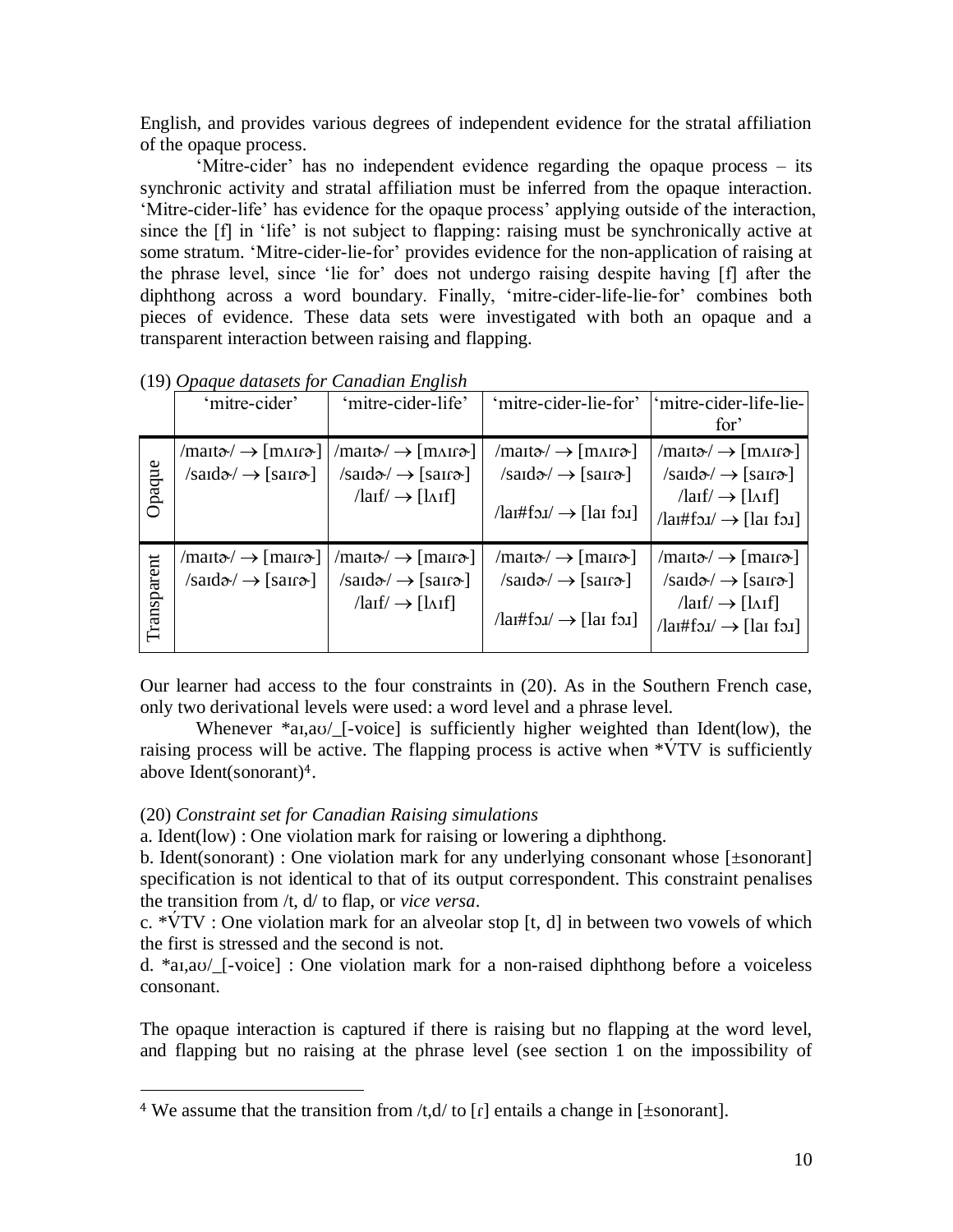capturing the interaction within one stratum). This is reflected in the weights found in successful learning trials for 'mitre-cider-life-lie-for'. At the word level,  $*a1, a0/$ [-voice] is far above Ident(low), and  $\sqrt[k]{\text{TV}}$  is far below Ident(sonorant); the opposite is true of the phrase level:

| Word level |       |        | Phrase level              |       |       |        |            |  |
|------------|-------|--------|---------------------------|-------|-------|--------|------------|--|
| Ident      | Ident | $*VTV$ | $*$ ar, av $\angle$ Ident |       | Ident | $*VTV$ | $*$ ai,ao/ |  |
| (son)      | (low) |        | [-vce]                    | (son) | (low) |        | l-vcel     |  |
| 10.44      | 5.02  |        |                           |       | 6.81  | 6.12   |            |  |

<span id="page-10-1"></span>(21) *Sample successful weights for opaque 'mitre-cider-life-lie-for'*

The word level tableau in (22) below shows that the word level weights above ensure raising but no flapping at the word level.

| /maɪtə·/           | Ident(son) | Ident(low) | $*VTV$            | $*aI, aU$ [-vce] | H        | $e^{H}$ |      |
|--------------------|------------|------------|-------------------|------------------|----------|---------|------|
|                    | 10.44      | 5.02       |                   | 11.13            |          |         |      |
| ma <sub>It</sub>   |            |            | —                 | $-1$             | $-11.13$ | 0.00001 | 0.00 |
| mair               | $-1$       |            |                   |                  | $-10.44$ | 0.00003 | 0.00 |
| $\mu$ AIt $\sigma$ |            | — 1        | $\qquad \qquad -$ |                  | $-5.02$  | 0.007   | 0.99 |
| mair <sub>ð</sub>  |            | – 1        |                   |                  | $-15.46$ | 0.00000 | 0.00 |

(22) *Word level tableau for 'mitre'*

The candidates considered at the phrase level are the same as the candidate set at the word level. <sup>6</sup> As can be seen in the phrase level tableaux in (23), it is essential for the generation of these probabilities that /mait $\alpha$ / exhibit raising at the word level, since the phrase level must preserves diphthongs faithfully, or else /maita/ will not come out with both raising and flapping (i.e., as attested [mʌɪɾæ]).

| a. maito                   | Ident(son)               | Ident(low)                     | $*VTV$                   | $*$ ai,ao/ $[-vec]$ | H        | $e^H$ |      |
|----------------------------|--------------------------|--------------------------------|--------------------------|---------------------|----------|-------|------|
|                            |                          | 6.81                           | 6.12                     |                     |          |       |      |
| [mart $\mathfrak{d}$ ]     |                          | $\qquad \qquad \longleftarrow$ | — I                      | —                   | $-12.93$ | 0.000 | 0.00 |
| $[\text{man}\sigma]$       | $\overline{\phantom{0}}$ | $\overline{\phantom{0}}$       |                          |                     | $-6.81$  | 0.001 | 0.00 |
| [m <sub>Alt</sub>          |                          |                                | $\overline{\phantom{0}}$ |                     | $-6.12$  | 0.002 | 0.00 |
| $\lceil \text{max} \rceil$ |                          |                                |                          |                     |          |       | 00.1 |

<span id="page-10-0"></span>(23) *Two of the phrase level tableaux for 'mitre'*

 $\overline{a}$ 

<sup>&</sup>lt;sup>6</sup> We did not consider derivational paths with the changes  $/t \rightarrow r \rightarrow [d]$  or  $/d \rightarrow r \rightarrow [t]$ : the phrase level candidate set did not include  $[m{a,\Lambda}]d\sigma]$  or  $[s{a,\Lambda}]d\sigma]$ , so that every tableau had four candidates. However, we are confident that the presence of these candidates would not have significantly changed our results: as shown in [\(23b](#page-10-0)), candidates that change r to [t] or [d] at the phrase level incur extra violations of Ident(son) and  $\sqrt[*]{\text{TV}}$ , while not yielding any improvement on the other two constraints.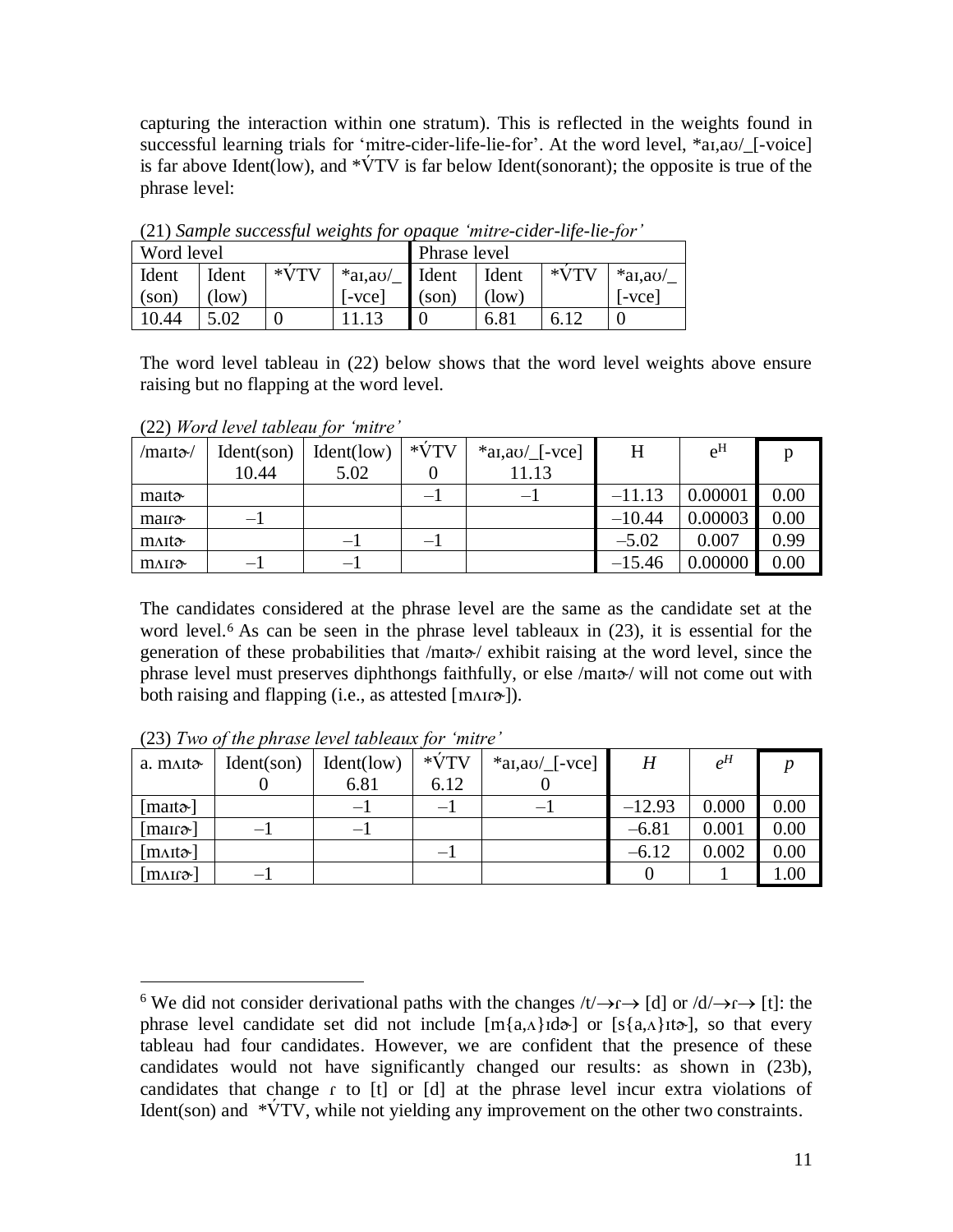| $b.$ matro-                            | Ident(son)               | Ident(low)      | $*VTV$                   | $*$ ai,ao/ $[-vec]$ | H        | $e^H$ |      |
|----------------------------------------|--------------------------|-----------------|--------------------------|---------------------|----------|-------|------|
|                                        |                          | 6.81            | 6.12                     |                     |          |       |      |
| [mait $\mathfrak{d}$ ]                 | $-1$                     |                 | $\overline{\phantom{0}}$ |                     | $-6.12$  | 0.002 | 0.00 |
| [mair $\mathfrak{d}$ ]                 |                          |                 |                          |                     |          |       | 1.00 |
| $[\text{m} \Lambda \text{m} \text{m}]$ | $\overline{\phantom{0}}$ | $\qquad \qquad$ | $\overline{\phantom{0}}$ |                     | $-12.93$ | 0.000 | 0.00 |
| [m∧ır∂~]                               |                          | $\qquad \qquad$ |                          |                     | $-6.81$  | 0.001 | 0.00 |

The surface form probabilities resulting from the weights in [\(21\)](#page-10-1) match the actual opaque Canadian English data extremely closely, as shown in [\(24\)](#page-11-0).

|                                     | (24) Surface form probabilities generated by (21) |                                             |             |                |             |                             |             |
|-------------------------------------|---------------------------------------------------|---------------------------------------------|-------------|----------------|-------------|-----------------------------|-------------|
| /maɪtə-/                            | probability                                       | /saɪdə/                                     | probability | $\frac{d}{dx}$ | probability | $\lambda$ lai#fo. $\lambda$ | probability |
| [matrix]                            | 0.00                                              | [saɪdə-]                                    | 0.00        | [1aIf]         | 0.00        | $[$ lar for $]$             | 0.99        |
| $\lfloor \text{man} \gamma \rfloor$ | 0.00                                              | $[s\text{and}]$                             | 0.99        |                |             |                             |             |
| [m <sub>Al</sub>                    | 0.00                                              | $[s \triangle \mathsf{Id} \mathsf{\sigma}]$ | 0.00        | $[I\Lambda]$   | 1.00        | $[\lambda]$ foil            | 0.01        |
| $[\text{max}]$                      | 0.99                                              | $[s\Lambda If3]$                            | 0.00        |                |             |                             |             |

<span id="page-11-0"></span>(24) *Surface form probabilities generated by* [\(21\)](#page-10-1)

As opposed to the opaque interaction, the transparent interaction does not need to order flapping after raising. In fact, for transparent 'mitre-cider' and 'mitre-cider-lie-for', raising need not be represented in the grammar at all, because the raised diphthong is absent from the data – see the lack of weight on  $a_{1,20}$  [-voice] at either level in [\(25a](#page-11-1)-b).

For transparent 'mitre-cider-life', raising can be represented either at the word level, by giving high weight to word level \*aɪ,aʊ/\_[-voice] and zero weight to word level Ident(sonorant), as in [\(25c](#page-11-1)) – or at the phrase level by giving high weight to  $*\dot{V}TV$  and \*aɪ,aʊ/\_[-voice] at the phrase level, as in [\(25d](#page-11-1)).

Transparent 'mitre-cider-life-lie-for', however, does require raising to take place at the word level, because the non-raised diphthong in  $\text{lambda} \rightarrow \text{[la}$  flare for precludes raising at the phrase level. The weights found for this dataset are very similar to the second set of weights for 'mitre-cider-life', as shown in [\(25e](#page-11-1)).

|               | Dataset                          | Word level     |       |                |                        | Phrase level   |       |        |                |
|---------------|----------------------------------|----------------|-------|----------------|------------------------|----------------|-------|--------|----------------|
|               | (transparent)                    | Ident          | Ident | $*VTV$         | $*$ ai,ao/             | Ident          | Ident | $*VTV$ | $*$ ai,ao/     |
|               |                                  | son)           | (low) |                | $\lceil$ -vce $\rceil$ | (son)          | (low) |        | $-vec$         |
| a.            | 'mitre-cider'                    | $\theta$       | 6.78  | $\overline{0}$ | $\Omega$               | $\overline{0}$ | 6.78  | 6.78   | $\theta$       |
| b.            | mitre-cider-<br>lie-for'         | $\overline{0}$ | 7.15  | $\overline{0}$ | $\overline{0}$         | $\overline{0}$ | 7.15  | 6.75   | $\overline{0}$ |
| $C_{\bullet}$ | mitre-cider-<br>life', var. $1$  | $\overline{0}$ | 6.41  | $\overline{0}$ | $\overline{0}$         | $\Omega$       | 5.72  | 5.73   | 11.45          |
| d.            | 'mitre-cider-<br>life', var. $2$ | $\overline{0}$ | 6.07  | $\theta$       | 11.74                  | $\Omega$       | 6.77  | 6.36   | $\theta$       |
| e.            | 'mitre-cider-<br>life-lie-for'   | $\overline{0}$ | 6.34  | $\theta$       | 11.98                  | $\Omega$       | 7.03  | 6.34   | $\Omega$       |

<span id="page-11-1"></span>(25) *Sample weights for successful runs of various transparent datasets*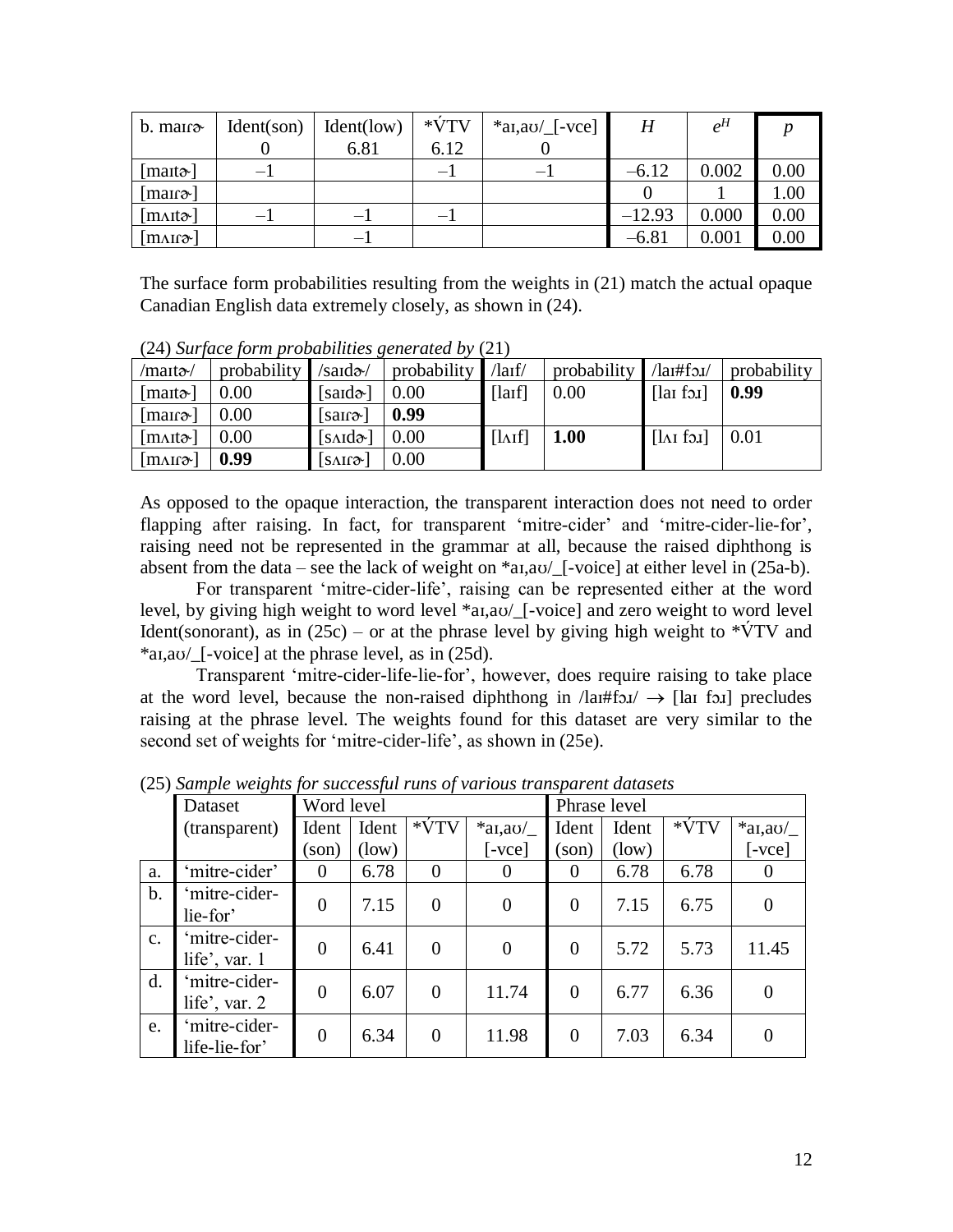Thus, the opaque interaction of raising and flapping requires raising at the word level and flapping at the phrase level. The transparent interaction, however, only requires flapping at the word level, while raising can be represented at either level.

Finally, the addition of both 'life' and 'lie for' to the transparent data set leads to the necessity of representing raising at the word level, even though this is not required for the transparent interaction otherwise.

#### 3.3 Results

Simulations were run as described in section 2.2, except that L2 regularization was made stronger by setting  $\sigma^2$  to 9,000 instead of 10,000 to prevent the learner from considering constraint weights that tend towards infinity for the opaque 'mitre-cider' dataset.

All four data sets were examined with both opaque and transparent interaction between raising and flapping. The same 100 sets of initializations drawn with replacement from a uniform distribution over [0,10] were used for all 8 datasets. The results are as follows:

|                            | (20) Restaus for Canadian English, for 100 sets of intrializations |                              |
|----------------------------|--------------------------------------------------------------------|------------------------------|
| Dataset                    | Opaque: learned successfully                                       | Transparent: learned         |
|                            | out of 100 runs                                                    | successfully out of 100 runs |
| 'mitre-cider'              | 51                                                                 | 100                          |
| 'mitre-cider-life'         | 61                                                                 | 99                           |
| 'mitre-cider-lie-for'      | 87                                                                 | 100                          |
| 'mitre-cider-life-lie-for' | 92                                                                 | 93                           |

(26) *Results for Canadian English, for 100 sets of initializations*

As can be seen in (26), independent evidence regarding the opaque process yields a clear increase in learnability for the opaque cases. Evidence that the opaque process is wordbounded ('lie for') has a stronger effect than evidence for independent activity of the opaque process ('life').

For all transparent datasets except 'mitre-cider-life-lie-for', performance is (almost) at ceiling. For 'mitre-cider-life-lie-for', however, the opaque and transparent versions are learned at a near equal rate.

Whenever (opaque or transparent) Canadian English was not learned successfully (i.e., at least one attested SR was given a probability of 0.5 or less by the grammar), the learner ended up in one of the 4 local optima that are summarised in [\(27\)](#page-13-0). The table lists, for each underlying representation, the surface representations that have more than 0.00 probability in that local optimum. The symbol  $\sim$  will be used as a shorthand for 0.50 probability on both surface representations shown, unless indicated otherwise. Weights that generate each local optimum are given in [\(28\)](#page-13-1).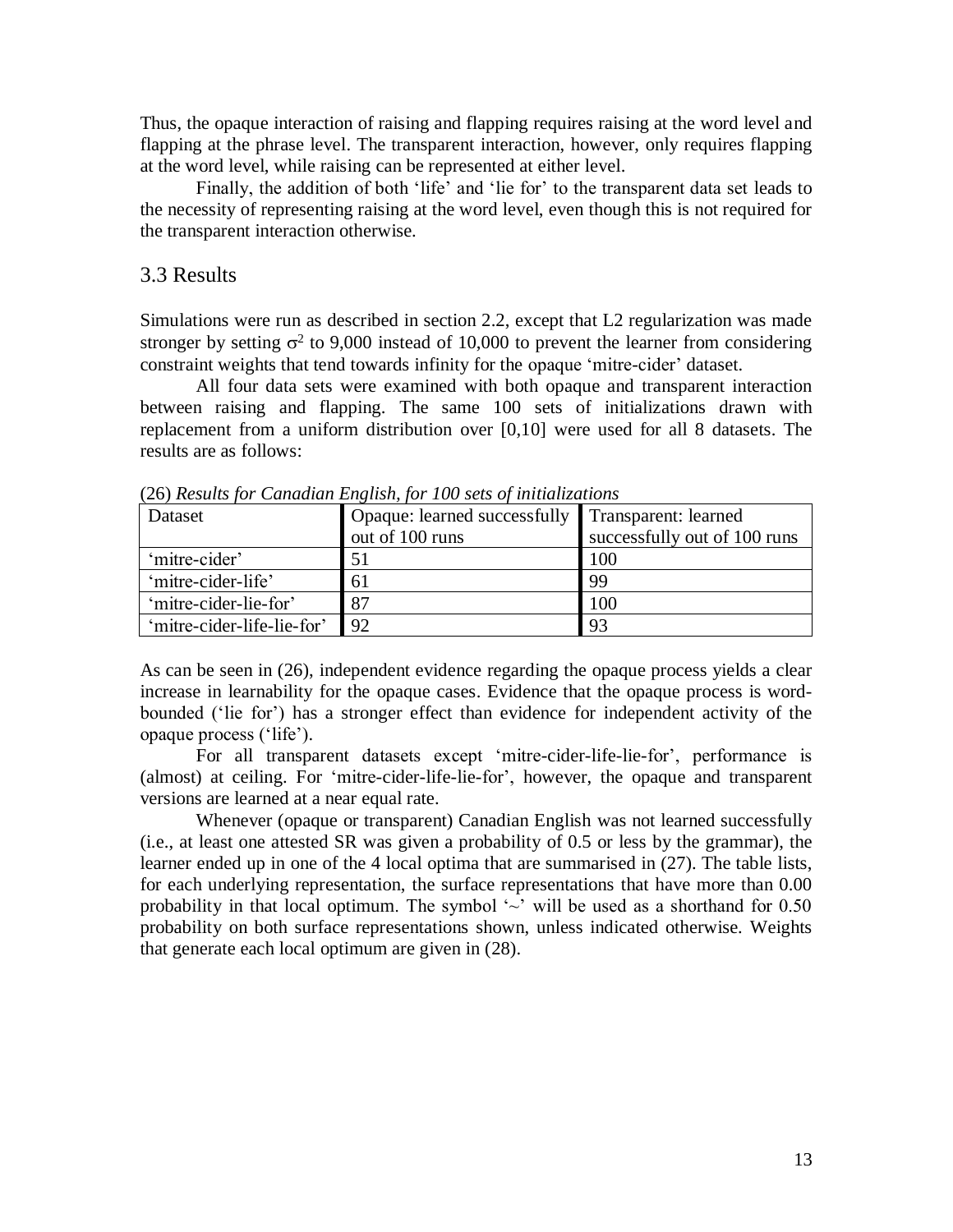| Optimum      | Occurs in:                 | Inputs                        | Outputs                                                          |
|--------------|----------------------------|-------------------------------|------------------------------------------------------------------|
|              | Opaque                     | $/$ mait $\mathcal{D}/$       | $[m\text{M}r\mathfrak{d}^-]$ maira]                              |
| I            | 'mitre-cider',             | $/s$ ard $\alpha$ /           | $[s\text{AIF}\sigma] \sim [s\text{AIF}\sigma]$                   |
|              | 'mitre-cider-lie-for',     | $($ /laif/ $)$                | $($ [laif]~[l $\Lambda$ if])                                     |
|              | 'mitre-cider-life-lie-for' | $($ /lai#fo.i $\prime$ )      | $($ [lai foi]~[l $\Lambda$ i foi])                               |
|              | Opaque                     | $/$ marta $\sim$              | $[\text{m}_4]$ 0.67 ~ $[\text{m}_4]$                             |
|              | 'mitre-cider-lie-for',     | $/s$ ard $\alpha$ /           | $[s\text{AIF}\mathfrak{D}]\ 0.67 \sim [s\text{AIF}\mathfrak{D}]$ |
| $\mathbf{I}$ | 'mitre-cider-life-lie-for' | $($ /laif/ $)$                | $($ [ $\Lambda$ If])                                             |
|              |                            | $\lambda$ lai#fo. $\lambda$   | [lai fəi] $0.67 \sim$ [lai fəi]                                  |
|              | Opaque                     | $/$ mait $\mathcal{D}/$       | $[m\text{M}r\mathfrak{d}^-]$ maira]                              |
| III          | 'mitre-cider-life'         | $/s$ ard $\alpha$ /           | $[s\text{AIF}\sigma] \sim [s\text{AIF}\sigma]$                   |
|              | <b>Transparent</b>         | $\langle \text{larf} \rangle$ | $[\lambda]$                                                      |
|              | 'mitre-cider-life'         |                               |                                                                  |
|              | <b>Transparent</b>         | /maito-/                      | $[\text{man}\sigma]$                                             |
| IV           | 'mitre-cider-life-lie-for' | $/s \text{and} \mathcal{D}$   | $[s\text{and}]$                                                  |
|              |                            | $\langle \text{larf} \rangle$ | [lar]~[Arf]                                                      |
|              |                            | $\lambda$ lai#fo.i $\lambda$  | $\lceil \ln \fceil - \lceil \ln \fceil$                          |

<span id="page-13-0"></span>(27) *Local optima found for Canadian English simulations*

#### <span id="page-13-1"></span>(28) *Sample weights for local optima*

|                   | Word level |       |        |                        | Phrase level |       |        |                        |
|-------------------|------------|-------|--------|------------------------|--------------|-------|--------|------------------------|
|                   | Ident      | Ident | $*VTV$ | $*$ ai,ao/             | Ident        | Ident | $*VTV$ | $*$ ar,ao/             |
|                   | (son)      | (low) |        | $\lceil$ -vce $\rceil$ | (son)        | (low) |        | $\lceil$ -vce $\rceil$ |
| Local optimum I   |            |       |        |                        |              |       | 7.75   |                        |
| Local optimum II  |            | 6.60  |        |                        |              | 5.91  | 5.92   | 5.90                   |
| Local optimum III |            | 0.69  | 6.14   | 6.54                   | 6.51         | 5.86  | 0.04   |                        |
| Local optimum IV  |            |       |        |                        |              |       | 7.01   | 6.60                   |

These four local optima have in common that they try to represent both processes with minimal appeal to the interaction between levels. For instance, local optima I and IV are attempts to represent the data without appealing to underlying representations, by setting all Faithfulness constraints to zero.

Local optimum II does not represent the raising process at the word level, as would be necessary for any data set that involves 'life' with a raised diphthong and 'lie for' with a non-raised diphthong (see section 3.2). This means that the vowel contrast between 'life' and 'lie for' has to be modeled as within-word variation.

Finally, local optimum III is a consequence of representing both raising and flapping at the word level. Since applying raising and flapping at the same level leads to lack of raising in 'mitre', variation between raising and non-raising is created by lowering the weight of word level Ident(low).

As in the case of Southern French, local optima I and IV are not a local optima in the narrow sense: if the weights of word level Ident(son), Ident(low) (in the case of local optimum I), and \*\*aɪ,aʊ/\_[-vce] and phrase level Ident(low) are increased by even a little bit, this will decrease the value of the objective function. It is the 'bottleneck effect' (see section 4.1) that leads the learner to land in this state. However, local optima II and III are true local optima in the sense that any neighboring values will increase the value of the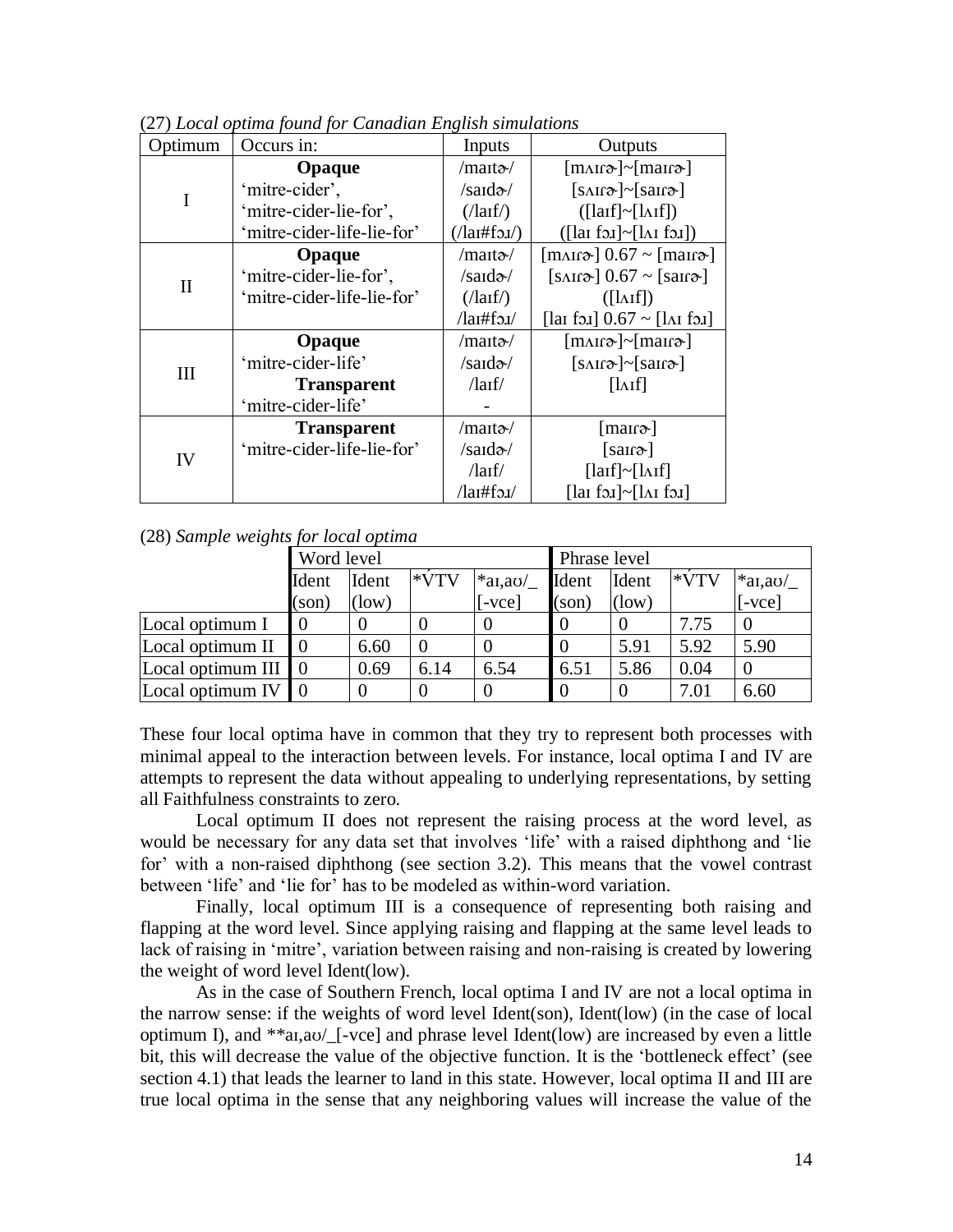objective function.

As a final note, none of these outcomes represent opaque analyses. Local optima II and III resemble opaque analyses, since they both assign a significant amount of probability to  $[m\Delta I\sigma]$ , but they crucially ignore the difference between underlying /t/ in 'mitre' and underlying /d/ in 'cider' and allow unmotivated raising in both words (because the constraints that regulate raising are either at 0 or tied with competing constraints).

## 3.4 Summary

Summarising, we have found that independent evidence about the opaque pattern's stratal affiliation can significantly improve the learnability of the opaque interaction – especially the addition of evidence that the opaque process does not apply at the phrase level. Furthermore, the presence of both 'lie' and 'lie for' made the transparent and the opaque interaction equally learnable, in fact destroying the learning advantage of the transparent interaction over the opaque one.

Whenever the languages are not learned successfully, this is because either phrase level Faithfulness is given zero weight, making it impossible to transfer information from the word level to the phrase level, or raising and flapping are represented at the same level when they need to be represented at different levels. We will now turn to a discussion of the 'bottleneck effect' mentioned before in section 3.3, an obstacle posed by the current hidden structure learning problem that leads the learner away from the global optimum, as well as ways in which evidence for stratal affiliation helps the learner overcome this obstacle.

## 4. Difficulties in learning hidden structure

## 4.1 Cross-level dependencies

The relative difficulty of learning opaque interactions that we found in our results seems to stem from the fact that the effectiveness of the weightings on each level depends on the weights on the other level. Specifically, high weight on phrase level Faithfulness is only effective when word level constraints are weighted appropriately, while the result of word level weighting can only be transmitted to the surface representation when phrase level Faithfulness has a high enough weight.

We will show here how the learner fails to reach the global optimum if it finds appropriate weights only for word level constraints or only for phrase-level Faithfulness leads to local optima, and we will show that this scenario is more likely to occur in opaque cases than in transparent cases. Furthermore, we will show how the types of evidence for stratal affiliation of the opaque process offered in the Canadian English datasets increase the likelihood that the learner will find the global optimum.

When the learner has not found weights that generate a desirable distribution at the word level, the learner gets closer to its objective by lowering the weights of phrase level Faithfulness instead of making these weights higher. For instance, consider the weighting below, which leads to a local optimum for opaque 'mitre-cider':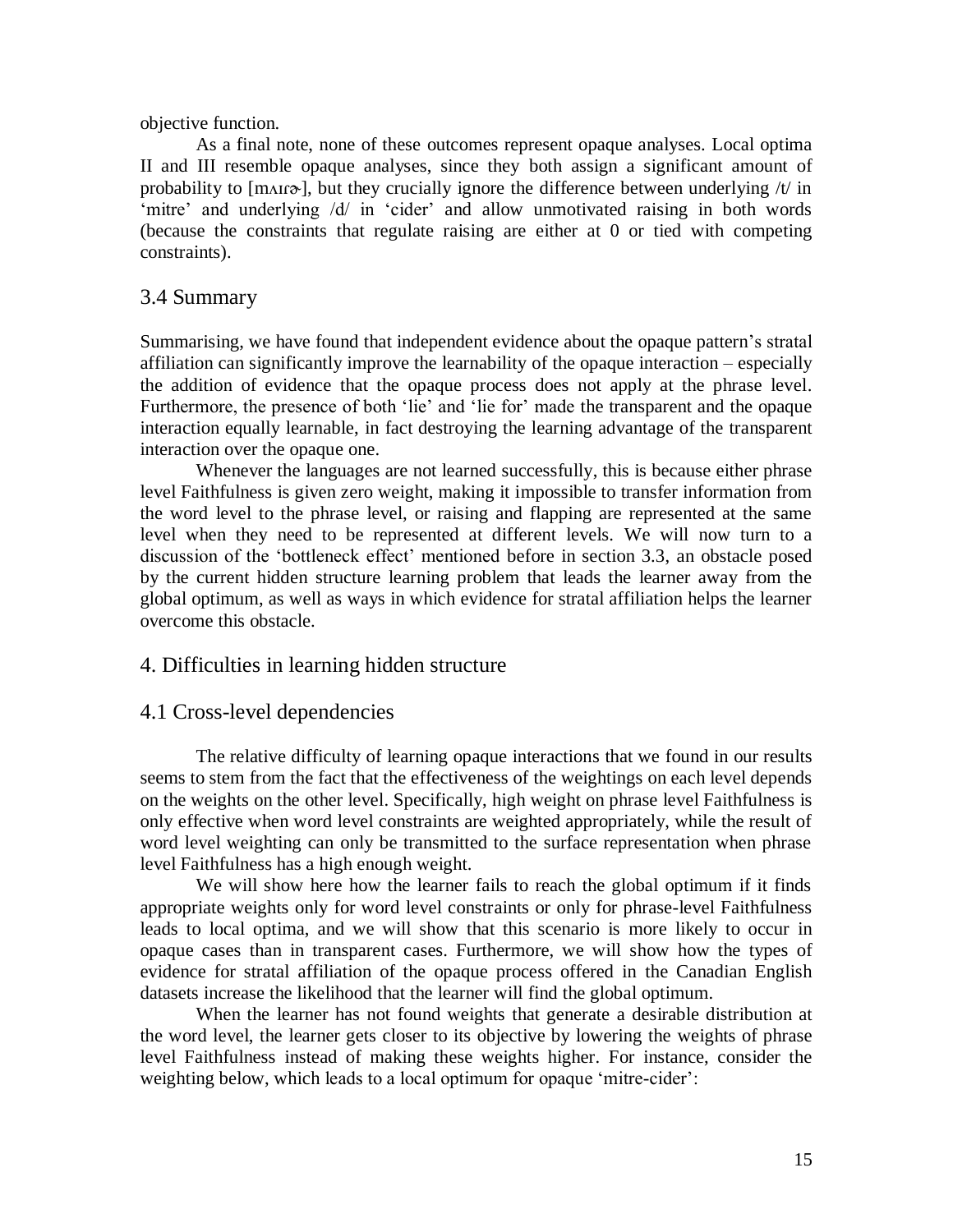| <b>Word level</b>                                                                   |  |   |  | Phrase level |                                     |      |                               |
|-------------------------------------------------------------------------------------|--|---|--|--------------|-------------------------------------|------|-------------------------------|
| $\text{Ident}(son)$ $\text{Ident}(lo)$ $\text{*VTV}$<br>$*$ al,au/<br>$\int$ [-vce] |  |   |  | Ident(son)   | $\text{Ident}(lo) \mid \text{*VTV}$ |      | $*$ al,a $\sigma$ /<br>I-vcel |
|                                                                                     |  | ~ |  |              | 6.28                                | 6.29 |                               |

<span id="page-15-2"></span>(29) *Sample initialization which leads to local optimum for 'mitre-cider'*

At the word level, this weighting gives a non-raised diphthong in 'mitre' highest probability, because high-weighted \*VTV and low-weighted \*ar,av/[-vce] leads to flapping, which blocks diphthong raising. At the same time, it displays flapping and lack of raising on the phrase level, as desired for the opaque interaction (cf. section 3.2). This is illustrated for the word level tableau in [\(30\)](#page-15-0), and the phrase level tableaux in [\(31\)](#page-15-1).

<span id="page-15-0"></span>(30) *Word level tableau for 'mitre' for the weights in* [\(29\)](#page-15-2)

| /maɪtə-/          | Ident(son) | Ident(lo) | $*VTV$ | $*$ ai,ao/ $[-vec]$ | $\boldsymbol{H}$ | $e^H$ |      |
|-------------------|------------|-----------|--------|---------------------|------------------|-------|------|
|                   |            |           |        |                     |                  |       |      |
| mait <sub>a</sub> |            |           | —      | –                   |                  | 0.01  | 0.05 |
| mair              |            |           |        |                     | — 1              | 0.37  | 0.95 |
| m∧ita             |            |           |        |                     | $-10$            | 0.00  | 0.00 |
| mair <sub>ð</sub> | —          | —         |        |                     | –8               | 0.00  | 0.00 |

| a. maito               | Ident(son) | Ident(lo)                    | $*VTV$ | $*$ ai,au/[-vce]         | H        | $e^H$ |      |
|------------------------|------------|------------------------------|--------|--------------------------|----------|-------|------|
|                        |            | 6.28                         | 6.29   |                          |          |       |      |
| [mart $\mathfrak{d}$ ] |            | $\qquad \qquad \blacksquare$ | $-1$   | $\overline{\phantom{0}}$ | $-12.57$ | 0.000 | 0.00 |
| $[\text{man}\sigma]$   | — 1        | $\overline{\phantom{0}}$     |        |                          | $-6.28$  | 0.002 | 0.00 |
| [m <sub>Al</sub>       |            |                              | — I    |                          | $-6.29$  | 0.002 | 0.00 |
| $[\text{max1}]$        | — <b>1</b> |                              |        |                          |          |       | 1.00 |

<span id="page-15-1"></span>(31) *Two of the phrase level tableaux for 'mitre' for the weights in* [\(29\)](#page-15-2)

| $b.$ mair $\infty$     | Ident(son)               | Ident(lo)                | $*VTV$                   | $*$ ai,ao/[-vce] | H        | $e^H$ |      |
|------------------------|--------------------------|--------------------------|--------------------------|------------------|----------|-------|------|
|                        |                          | 6.28                     | 6.29                     |                  |          |       |      |
| [mait $\mathfrak{d}$ ] | $-$                      |                          |                          | —                | $-6.29$  | 0.002 | 0.00 |
| $[\text{man}\sigma]$   |                          |                          |                          |                  |          |       | 1.00 |
| [m <sub>Al</sub>       | $\overline{\phantom{0}}$ | $\overline{\phantom{0}}$ | $\overline{\phantom{0}}$ |                  | $-12.93$ | 0.000 | 0.00 |
| [mʌɪɾə·]               |                          | —                        |                          |                  | $-6.28$  | 0.002 | 0.00 |

In cases like this, KL-divergence decreases (and fit to the data increases) as the weight of phrase level Ident(low) at the phrase level approaches zero.

(32)

| $\gamma$ maita $\gamma$ |                                     |                         |         | /saidə/          |               |                                             |                   |
|-------------------------|-------------------------------------|-------------------------|---------|------------------|---------------|---------------------------------------------|-------------------|
| $ $ mait $\ge$          | $\lfloor \text{man} \gamma \rfloor$ | $\text{m}$ <sub>1</sub> | †m∧ir∂- | [said $\sigma$ ] | sair $\alpha$ | $[s \triangle \mathbf{Id} \mathbf{\sigma}]$ | SAIQ <sub>o</sub> |
|                         |                                     |                         |         |                  |               |                                             |                   |

a. *Observed distribution for opaque 'mitre' and 'cider'*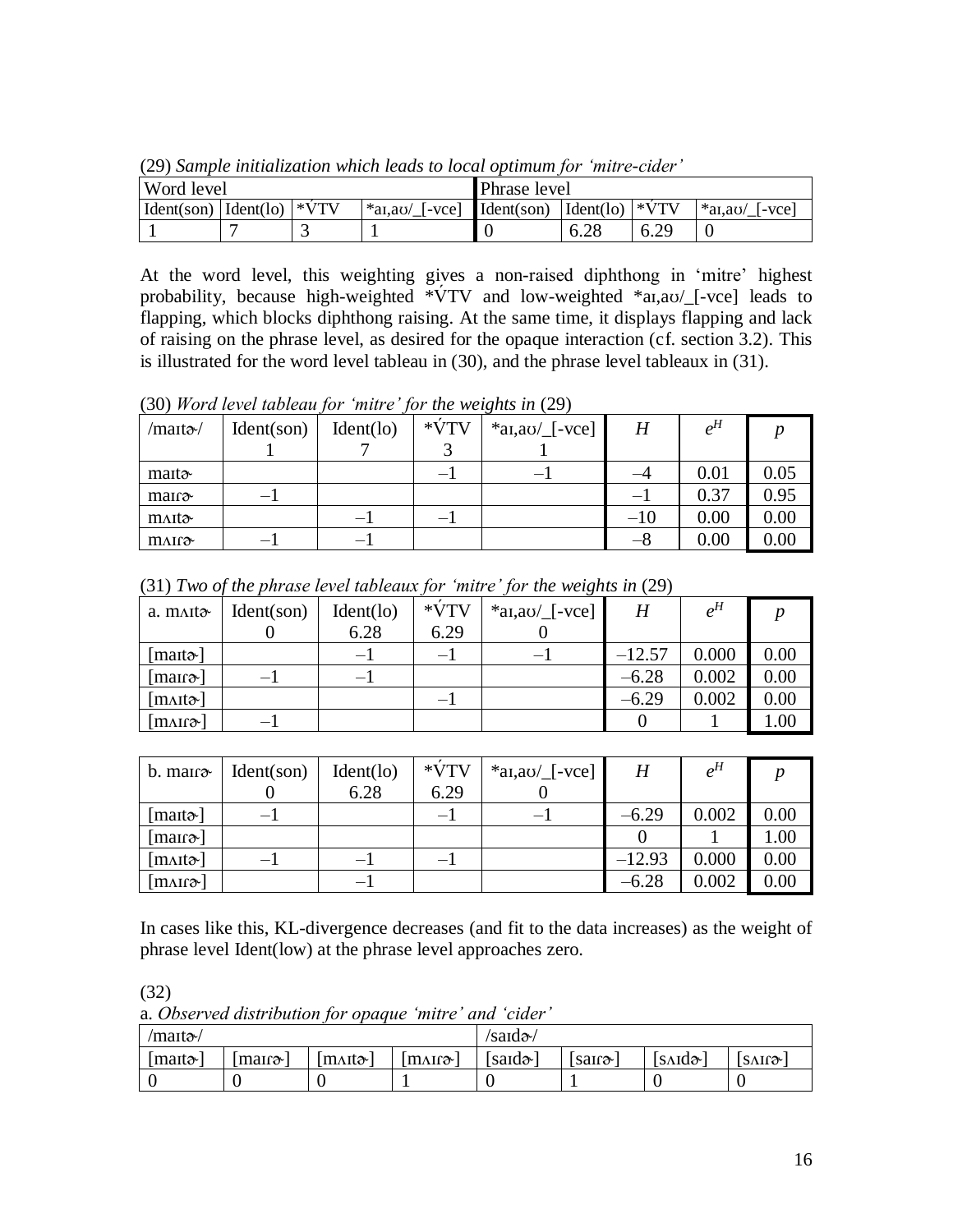|          | Weights (word level) | /maɪtə-/ |        |       |                           | /saɪdə-/       |                           |       |                           | <b>D</b> KL                      |                           |      |
|----------|----------------------|----------|--------|-------|---------------------------|----------------|---------------------------|-------|---------------------------|----------------------------------|---------------------------|------|
| Ident    | Ident                | $*VTV$   | $*aV$  | [aɪt] | $\lceil \text{an} \rceil$ | $[\lambda$ It] | $\lceil \text{Mf} \rceil$ | [aɪt] | $\lceil \text{an} \rceil$ | $\lceil \Delta \text{It} \rceil$ | $\lceil \text{Mf} \rceil$ |      |
| (son)    | , low)               |          | l-vcel |       |                           |                |                           |       |                           |                                  |                           |      |
| $\theta$ | 6.28                 | 6.29     |        | 0.00  | 1.00                      | 0.00           | 0.00                      | 0.00  | <b>1.00</b>               | 0.00                             | 0.00                      | 5.87 |
|          |                      | 6.29     |        | 0.00  | 0.72                      | 0.00           | 0.27                      | 0.00  | 0.72                      | 0.00                             | 0.27                      | .63  |
|          | $\bf{0}$             | 6.29     |        | 0.00  | 0.50                      | 0.00           | 0.50                      | 0.00  | 0.50                      | 0.00                             | 0.50                      | .39  |

b. *KL-divergence for grammars with word level weights as in* [\(29\)](#page-15-2) *and various weights of phrase level Ident(low)*

If the learner has assigned zero weight to phrase level Faithfulness, moving towards appropriate weights at the word level does not lower KL-divergence. This is illustrated in [\(33\)](#page-16-0) below. Word level and phrase level expected probabilities are shown for 'mitre' only, but KL-divergence is computed for both 'mitre' and 'cider'. Phrase level constraint weights are as given in [\(29\)](#page-15-2), except for Ident(low), whose weight is set to zero.

|         | $\cdot$ |        |                |                  |     |                    |      |             |       |                           |                                              | $\cdot$                    |          |
|---------|---------|--------|----------------|------------------|-----|--------------------|------|-------------|-------|---------------------------|----------------------------------------------|----------------------------|----------|
| Weights |         |        |                |                  |     | Word level outputs |      |             |       | Surface                   |                                              |                            | $D_{KL}$ |
|         |         |        |                |                  |     | for /maita/        |      |             |       | representations           |                                              |                            |          |
| Ident   | Ident   | $*VTV$ | $*aV$          | Ident            | aɪt | an                 | ΛIt  | $\Delta$ If | [aɪt] | $\lceil \text{an} \rceil$ | $\lceil \Delta \mathbf{I} \mathbf{t} \rceil$ | $\lceil \text{and} \rceil$ |          |
| (son)   | (low)   |        | $-vec$         | [low)            |     |                    |      |             |       |                           |                                              |                            |          |
| Word    | Word    | Word   | Word           | Phrase           |     |                    |      |             |       |                           |                                              |                            |          |
|         |         | 3      |                | $\bf{0}$         | .05 | .95                | .00. | .00.        | .00   | .50                       | .00.                                         | .50                        | 1.39     |
| 4       | 3       | ∍      | $\overline{4}$ | $\boldsymbol{0}$ | .09 | .64                | .23  | .03         | .00   | .50                       | .00                                          | .50                        | 1.39     |
| 6       | 3       |        | 6              | $\boldsymbol{0}$ | .04 | .11                | .84  | .01         | .00   | .50                       | .00                                          | .50                        | 1.39     |
|         | 3       |        |                | 0                | .02 | .02                | .96  | .00         | .00   | .50                       | .00                                          | .50                        | 1.39     |

<span id="page-16-0"></span>(33) *KL-divergence for 'mitre-cider' when phrase level Ident(low) has zero weight*

As can be seen in [\(33\)](#page-16-0), raising the weights of word level Ident(low) and  $*\dot{V}TV$  and lowering those of word level Ident(sonorant) and  $a_{1,2}$  [-voice] leads to a desirable result at the word level: raising and no flapping (cf. [\(23\)](#page-10-0) in section 3.2). However, this information is not factored into the distribution over UR/SR mappings if phrase level Ident(low) has a weight of 0.

At the same time, phrase level Ident(low) has a motivation to decrease its weight until word level outputs with a raised diphthong gain a cumulative probability of at least 0.5. The lower the weight of Ident(low), the closer the winning candidate will be to having 0.5 probability, since setting Ident(low) to zero means that the phrase level will assign equal probability to raised and non-raised diphthongs. As long as the current word level weights are such that the winning candidate has less than 0.5 probability, this is an improvement. In the particular case discussed here, Ident(low) will only be motivated to have non-zero weight when the raised diphthong is more likely than the non-raised diphthong at the word level, so that the probability of  $[m\text{AII}\sigma]$  increases as the weight of Ident(low) increases.

This is what yields the aforementioned bottleneck effect: if the current word level weights lead to lower probability on the attested candidate compared to all-zero weights at the word level, then phrase level Faithfulness might be set to zero before a more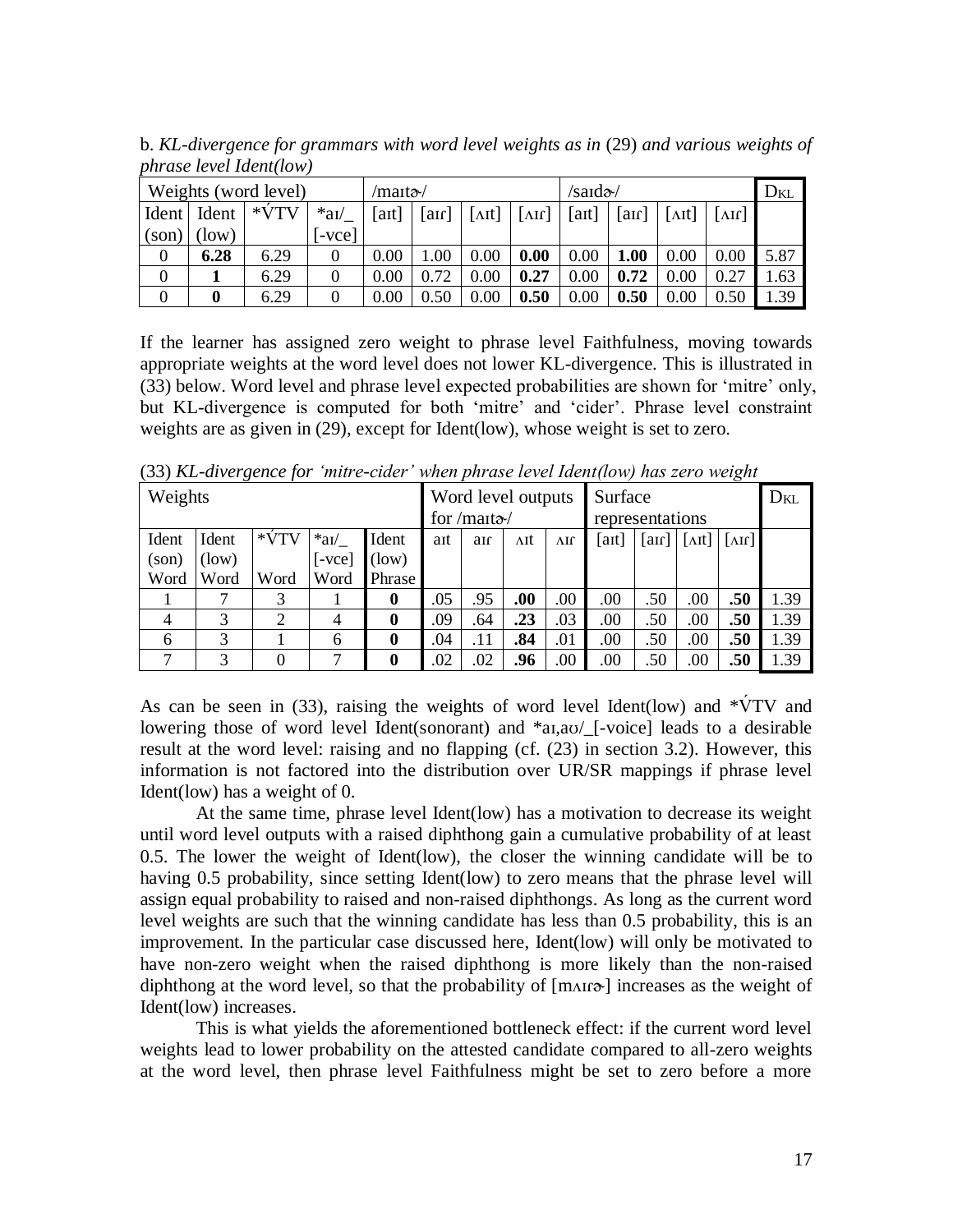desirable set of word level weights might be found.<sup>7</sup> Thus, word level information needs to travel through the bottleneck of the phrase level Faithfulness constraints in order to have an effect on the distribution over UR/SR mappings. The bottleneck effect is not limited to just this data set, but is applies to any data set with dependence between levels, including other Canadian English data sets (see 4.2 below), and the Southern French case (see 2.3 above).

#### 4.2 Advantage from evidence for stratal affiliation

As we showed in section 3.3, the addition of various kinds of evidence for the stratal affiliation of the opaque process (raising) dramatically increases the likelihood that the opaque interaction will be learned.

Adding 'life' to the opaque interaction means that raising at either the word level or the phrase level will be rewarded, regardless of the weighting of the flapping constraint  $\sqrt[k]{\text{TV}}$ . This means that increasing the weight of word level  $\sqrt[k]{\text{aI}, \text{aO}}$  [-voice] leads to a sharper drop in KL-divergence for opaque 'mitre-cider-life' than for opaque 'mitre-cider-lie-for', as shown in  $(34)$ .<sup>8</sup>

In this manner, the presence of 'life' in the data set means a sharp increase in the gradient of the word level constraint \*aɪ,aʊ/\_[-voice] in a position in the weight space that would otherwise have a low gradient for that constraint. We have not studied how the exact numerical increase in the gradient of this constraint, which depends on the relative frequency of data points like 'life' in the total corpus (we only considered a minimal corpus here), relates to learnability rates – this is a matter for future research. However, we can confidently say that the categorical presence of raising outside its interaction with flapping has a positive influence on the learnability of the interaction.

| Word level    |  |        |                              | Phrase level     |       |        | $D_{KL}$               | $D_{KL}$ |             |
|---------------|--|--------|------------------------------|------------------|-------|--------|------------------------|----------|-------------|
| Ident Ident   |  | $*VTV$ | $*$ al,ao/                   | Ident Ident      |       | $*VTV$ | $*$ al,ao/             | 'mitre-  | 'mitre-     |
| $(son)$ (low) |  |        | $\lceil$ -vce $\rceil$ (son) |                  | (low) |        | $\lceil$ -vce $\rceil$ | cider'   | cider-life' |
|               |  |        |                              | $\boldsymbol{0}$ | 6.28  | 6.29   |                        | 5.87     | 11.31       |
|               |  |        |                              | $\overline{0}$   | 6.28  | 6.29   |                        | 5.85     | 6.54        |
|               |  |        | 14                           | $\boldsymbol{0}$ | 6.29  | 6.29   |                        | 5.85     | 5.85        |

(34) *Adding 'life' leads to a stronger effect of representing raising at the word level*

Adding 'lie for' to the opaque interaction means that high weight on phrase level Ident(low) is penalised less strongly when the word level weights do not generate the

 $\overline{a}$ 

<sup>7</sup> More generally, the effect happens when the current word level weights produce a distribution over surface candidates that has a higher KL-divergence from the actual distribution than a uniform distribution (i.e., when the word level grammar makes it so that predictions for surface forms go in the opposite direction of the actual data).

<sup>&</sup>lt;sup>8</sup> However, lowering the weight of phrase level Ident(low) is also rewarded more strongly compared to opaque 'mitre-cider', so that the bottleneck effect becomes stronger with the addition of 'life'. This is probably why 'life' only had a modest effect on learnability.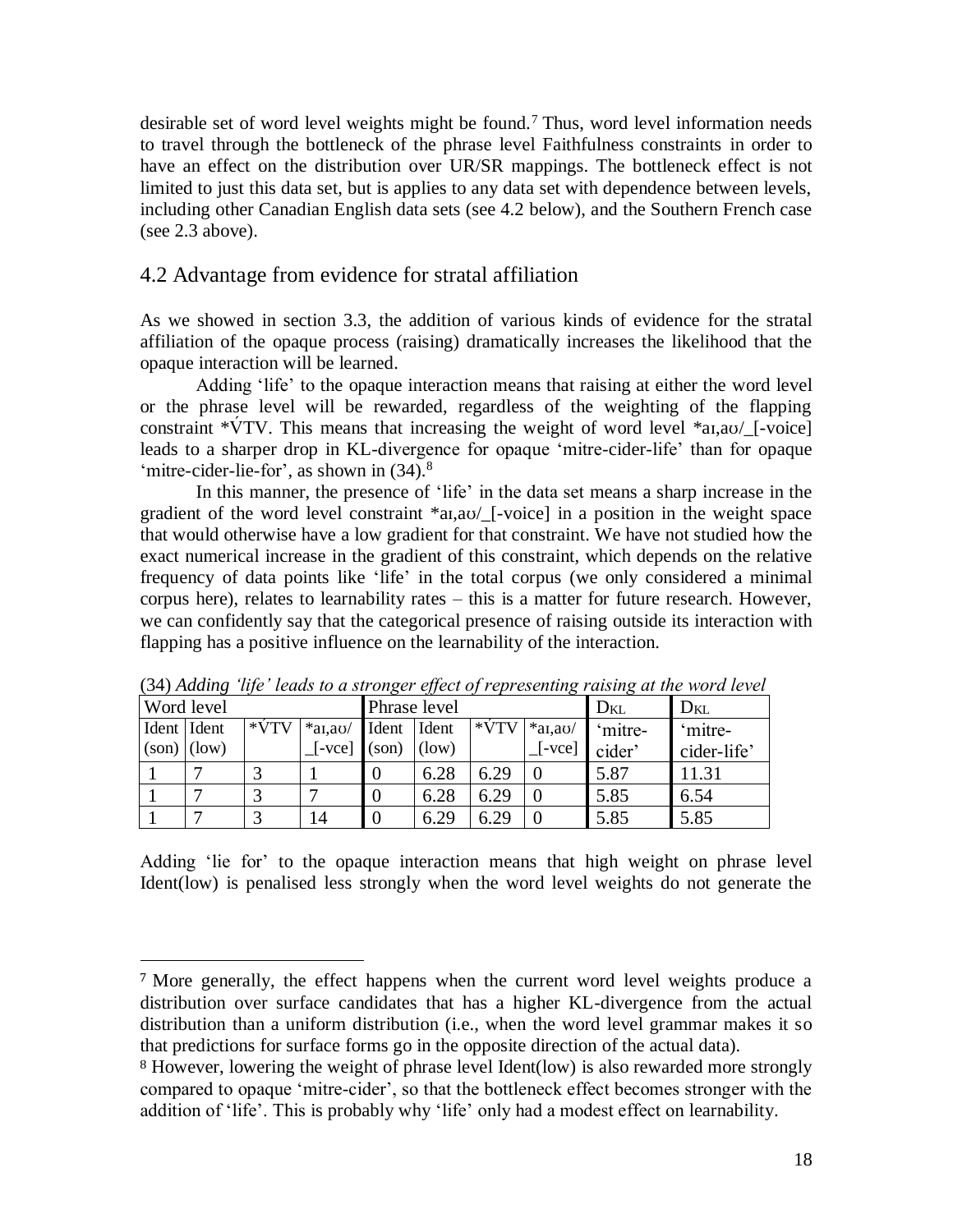desirable candidates with high probability, as shown in  $(35)^9$ . This is because word 'lie' itself contains neither a flapping nor a raising context, so that flapping and raising constraints do not interact with the identity of the diphthong at the word level. It is not necessary to determine the mutual weighting of word level  $*\dot{V}TV$  and Ident(son) or \*aɪ,aʊ/\_[-voice] and Ident(low) to give the desirable word level output for 'lie for' more than 0.5 probability – non-zero weight on word level Ident(son) is sufficient.

| Word level |       |        |                        | Phrase level |       |        | $D_{KL}$        | $D_{KL}$ |               |  |
|------------|-------|--------|------------------------|--------------|-------|--------|-----------------|----------|---------------|--|
| Ident      | Ident | $*VTV$ | $*$ al, au/            | Ident        | Ident | $*VTV$ | $*$ al,au/      | 'mitre-  | 'mitre-cider- |  |
| (son)      | (low) |        | $\lceil$ -vce $\rceil$ | (son)        | (low) |        | $[-\text{vec}]$ | cider'   | lie-for'      |  |
|            |       | ◠      |                        |              | 6.28  | 6.29   |                 | 5.87     | 5.87          |  |
|            |       |        |                        |              |       | 6.29   |                 | 1.63     | 1.94          |  |
|            |       | ⌒      |                        |              |       | 6.29   |                 | 1.39     | 2.08          |  |

(35) *Adding 'lie for' makes it less attractive to lower weight on Ident(low)* 

When both 'life' and 'lie for' are present in the data set, the grammar must represent the raising process at the word level in order to generate lack of raising in 'lie for' (because word level \*aɪ,aʊ/\_[-voice] cannot see that 'lie for' has /aɪ/ before /f/, while phrase level \*aɪ,aʊ/\_[-voice] can). As shown in section 3.2, this introduces an additional dependency between word and phrase level for the transparent datasets: while the transparent interaction between flapping and raising does not require raising to apply before flapping, the combination of 'life' and 'lie for' does.

This creates a bottleneck effect for the transparent dataset, which explains the decrease in learnability for transparent 'mitre-cider-life-lie-for'. The increase in learnability for opaque 'mitre-cider-life-lie-for', on the other hand, can be seen as the cumulative effect of 'life' and 'lie for' on the opaque interaction, as reviewed above.

# 5. Concluding remarks

 $\overline{a}$ 

We have presented here an approach to learning opaque and transparent interactions in a MaxEnt version of Stratal OT. Our goal was to investigate whether the general setup of Stratal OT – chained parallel OT grammars with independent rankings or weightings of constraints – predicts learnability differences between opaque and transparent process interactions, and also whether evidence of a process' stratal affiliation makes it easier to learn opaque interactions.

Our first case study was opaque tensing/laxing in Southern French. We found that it was learned at a high rate of accuracy, but the solution space has a local optimum – one where the grammar does not represent the phonological process at all, which yields free variation in the data.

We then looked at the opaque interaction between diphthong raising and flapping in Canadian English (Joos 1942, Idsardi 2000 and references therein). The opaque raising process also applies in contexts where flapping is irrelevant, and it does not apply across word boundaries – both of which constitute evidence for the stratal affiliation of raising.

<sup>9</sup> Another effect of adding 'lie for' is that high weight on phrase level \*aɪ,aʊ/\_[-voice] is penalised more strongly, because this constraint prefers a raised diphthong in 'lie for'.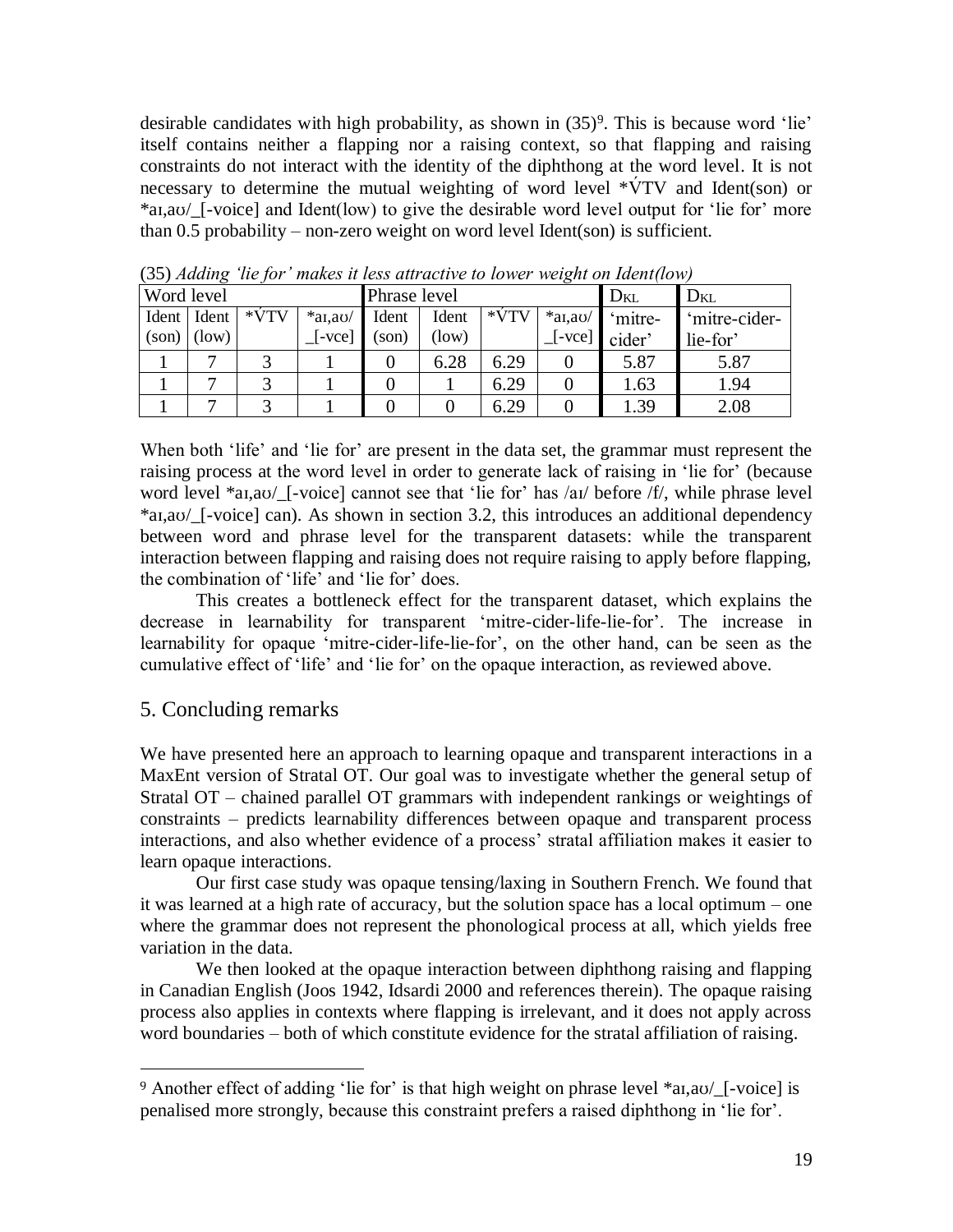We found that, without additional evidence for stratal affiliation, the opaque interaction was learned at a rate of about 50%, while its transparent counterpart was learned at ceiling. However, addition of this additional evidence improved the learnability of the opaque interaction to a maximum of 92%, while the learnability of the transparent interaction descended to a similar rate. This confirms Kiparsky's prediction: evidence of the stratal affiliation of raising does improve its learnability when it is opaque. We also found that the advantage of transparent over opaque interactions is relative: the dataset with full evidence for stratal affiliation did not produce a learnability difference between the two.

Our explanation for the observed learning difficulties in this framework has to do with a bottleneck effect in the transmission of information from earlier derivational levels through Faithfulness constraints. This effect makes it more difficult to find the global optimum when the learner starts with word level weights that predict the wrong surface form. However, this effect is mitigated for opaque Canadian English by information about an opaque process' stratal affiliation, because this information either boosts desirable word level weightings, punishes undesirable phrase level weightings, or diminishes the bottleneck effect in general. See section 4.2 for details.

The two cases that we considered differ in their learnability rate. The Southern French data set contains evidence that the opaque process (tensing/laxing) is wordbounded, making it analogous to the opaque 'mitre-cider-lie-for' data set in the Canadian English case study. While Southern French was learned at a rate of 96%, 'mitre-cider-liefor' was only learned at a rate of 87%. A possible explanation is that the Southern French case study did not include constraints on syllable structure, while the process that makes tensing/laxing opaque is resyllabification. We predict that the learnability of Southern French would go down slightly if such constraints were introduced into the simulation.

We limited ourselves here to two case studies and one learning implementation. Other approaches to learning Stratal OT are possible too: probabilistic ranked constraint learning with Expectation Maximization (Jarosz 2006, 2016, ms), Noisy Harmonic Grammar (Coetzee & Pater 2011), Stochastic OT (Boersma 1998). These might differ in their particular learning strategies, the local optima they find, and the distribution over outputs generated at local optima. Nonetheless, the mechanisms responsible for the learnability differences that we found are quite general. Interdependence between phrase level Faithfulness and appropriate weighting at the word level poses a challenge for finding a grammar that generates the learning data. For this reason, we predict that other learning approaches will find results similar to ours (an early confirmation of this can be found in Jarosz 2016). However, more work is needed that explores the learnability of these and other opaque interactions in other learning frameworks, including the non-serial multi-level framework in Boersma & Van Leussen (to appear). Further work is also needed to examine how other cases of opacity behave in our framework. In particular, more complex interactions that involve more constraints and/or more derivational levels would be essential to test the predictions of a general advantage for transparency, and of improved learning for opacity given evidence of stratal affiliation. In addition, as pointed out in section 4.2, it is important to understand how prevalent evidence for stratal affiliation must be in the data to ensure successful learning.

Finally, further research would need to be done before one could draw conclusions about the relationship of our findings to attested patterns of language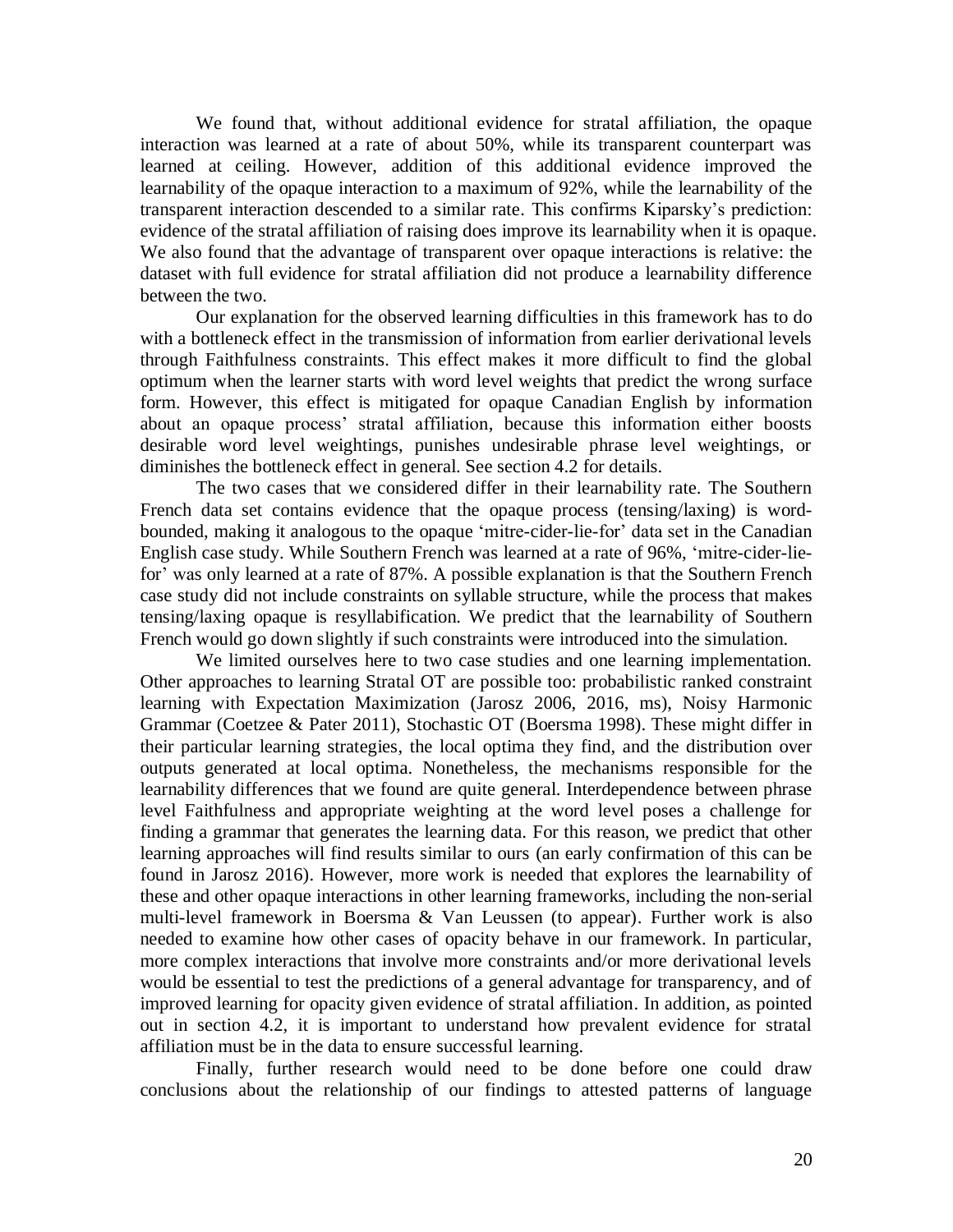learning, language change, and language typology. In naturalistic language learning, we are unaware of any evidence that learners have biases toward transparent interactions, or that they find some cases of opacity easier than others. Such evidence may be difficult to come by outside of the laboratory, since it is general to control for confounds when comparing learning of different patterns. There is some evidence that transparent interactions are easier in artificial language learning (Kim in press), but this line of research is only beginning. There is also evidence that opacity can be innovated by children (e.g. Dinnsen & Farris-Trimble 2008); whether or not this is a challenge to our model, or other related theories, would require a detailed consideration of the constraints involved and the steps on the learning path. To apply our model to historical change would require adding the analogue of rule loss, that is the possibility of mis-learning an opaque interaction as a contrast; our constraint set cannot generate this possibility. And to make conclusions about how these results fit the relative degree of typological attestation of opaque and transparent interactions, we would need not only a model that connects learning to typological attestation (see e.g. Staubs 2014a), but also empirical research to determine whether opacity is underattested or not.

#### References

- Bermúdez-Otero, Ricardo. (1999). *Constraint Interaction in Language Change [Opacity and Globality in Phonological Change].* PhD dissertation, University of Manchester & Universidad de Santiago de Compostela.
- Bermúdez-Otero, Ricardo. (2003). The Acquisition of Phonological Opacity. In Spenader *et al*. (2003). 25–36.
- Boersma, Paul. (1998). *Functional Phonology: Formalizing the Interactions between Articulatory and Perceptual Drives*. Holland Academic Graphics/IFOTT.
- Boersma, Paul & Jan-Willem van Leussen. (to appear). Efficient Evaluation and Learning in Multilevel Parallel Constraint Grammars. *Linguistic Inquiry* **48:3**.
- Byrd, Richard H., Peihuang Lu, Jorge Nocedal, and Ciyou Zhu. (1995). A Limited Memory Algorithm for Bound Constrained Optimization. *SIAM Journal on Scientific Computing* **16:5**. 1190–1208.
- Coetzee, Andries & Joe Pater. (2011). The place of variation in phonological theory. In Goldsmith *et al*. (2011). 401–431.De Jong, Kenneth. (2011). Flapping in American English. In van Oostendorp *et al.* (2011). 2711-2729.
- Dinnsen, Daniel A. & Ashley W. Farris-Trimble. (2008). An opacity-tolerant conspiracy in phonological acquisition. In Ashley W. Farris-Trimble & Daniel A. Dinnsen (eds.) *IUWPL6: Phonological Opacity Effects in Optimality Theory*. Bloomington, IN: IULC Publications. 99-118.
- Eisenstat, Sarah. (2009). *Learning Underlying Forms with MaxEnt*. MA thesis, Brown University.
- Eychenne, Lucien. (2014). Schwa and the Loi de Position in Southern French. *Journal of French Language Studies* **24:2**. 223–53.
- Goldwater, Sharon, and Mark Johnson. (2003). Learning OT Constraint Rankings Using a Maximum Entropy Model. In Spenader *et al*. 2003. 111–120.
- Goldsmith, John A., Jason Riggle & Alan C.L. Yu (eds.) (2011). *The Handbook of Phonological Theory*. *Second Edition.* Malden, MA: Wiley-Blackwell.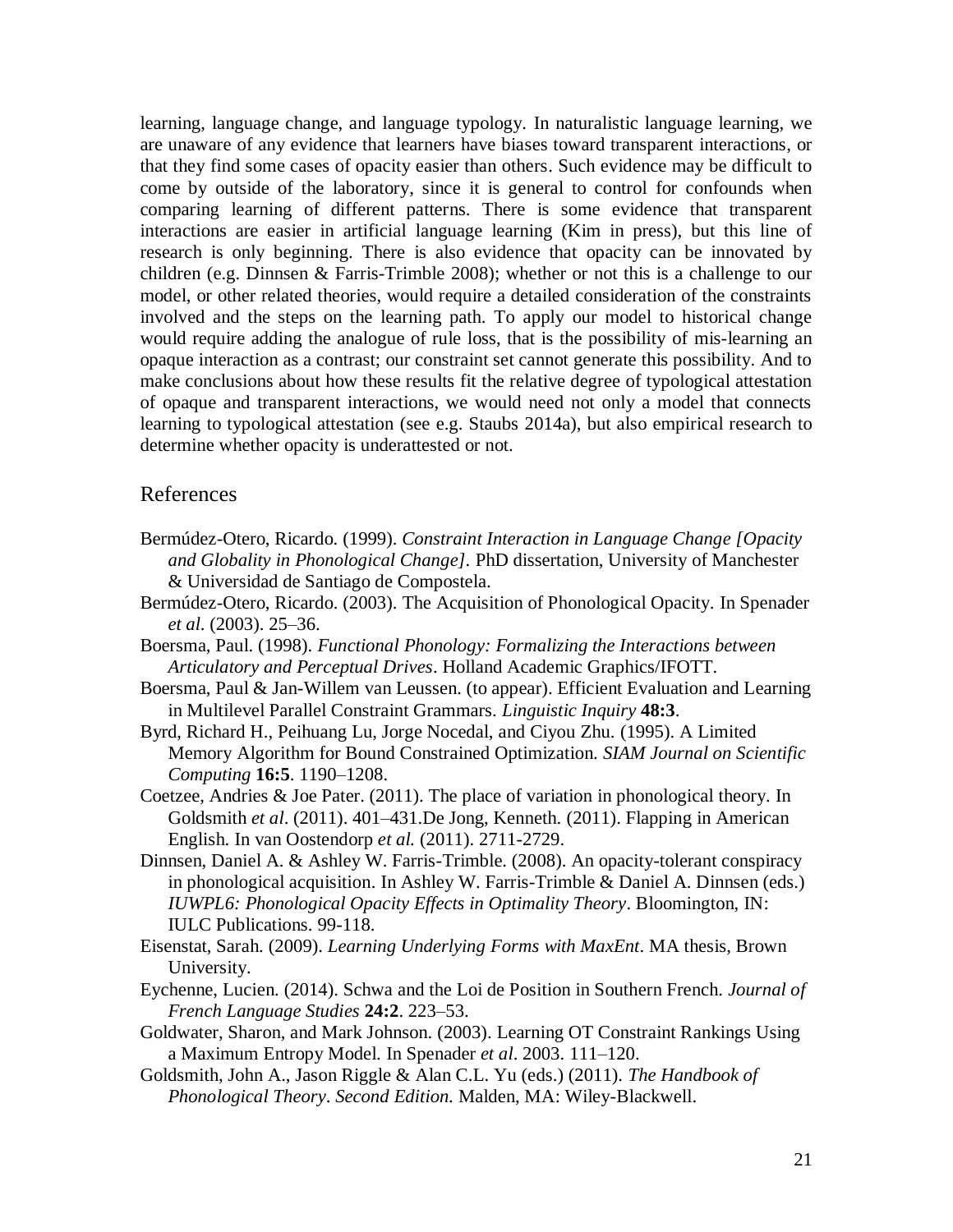- Hayes, Bruce & Colin Wilson. (2008). A Maximum Entropy Model of Phonotactics and Phonotactic Learning. *Linguistic Inquiry* **39**. 379–440.
- Hoerl, Arthur E & Robert W Kennard. (1970). Ridge Regression: Biased Estimation for Nonorthogonal Problems. *Technometrics* **12:1**. 55–67.
- Idsardi, William J. (2000). Clarifying Opacity. *Linguistic Review* **17:2/4**. 337–350.
- Jarosz, Gaja. (2006). *Rich Lexicons and Restrictive Grammars: Maximum Likelihood Learning in Optimality Theory*. PhD dissertation, Johns Hopkins University.
- Jarosz, Gaja. (2014). Serial Markedness Reduction. In John Kingston, Claire Moore-Cantwell, Joe Pater & Robert Staubs (eds.) *Proceedings of the 2013 Annual Meeting on Phonology*. Washington, DC: Linguistic Society of America.
- Jarosz, Gaja. (2015). Expectation Driven Learning of Phonology. Ms., University of Massachusetts, Amherst.
- Jarosz, Gaja. (2016). Learning Opaque and Transparent Interactions in Harmonic Serialism. Gunnar Ólafur Hansson, Ashley Farris-Trimble, Kevin McMullin & Douglas Pulleyblank (eds.) *Proceedings of the 2015 Annual Meeting on Phonology*. Washington, DC: Linguistic Society of America.
- Johnson, Mark. (2013). A gentle introduction to Maximum Entropy, log-linear, exponential, logistic, Harmonic, Boltzmann, Markov Random Field, etc., models. Paper presented to the Macquarie University Machine Learning Reading Group. Available (May 2017) at

http://web.science.mq.edu.au/~mjohnson/papers/Johnson12IntroMaxEnt.pdf.

- Johnson, Mark, Joe Pater, Robert Staubs & Emmanuel Dupoux. (2015). Sign Constraints on Feature Weights Improve a Joint Model of Word Segmentation and Phonology. In *Proceedings of the 2015 Conference of the North American Chapter of the Association for Computational Linguistics: Human Language Technologies*. Denver, CO: Association for Computational Linguistics. 303–313.
- Joos, Martin. (1942). A Phonological Dilemma in Canadian English. *Lg* **18**. 141–144.
- Kaye, Jonathan. (1990). What Ever Happened to Dialect B? In Joan Mascaró & Marina Nespor (eds.) *Grammar in Progress: GLOW Essays for Henk van Riemsdijk*. Dordrecht: Foris. 259–263.
- Kim, Yun J. (2012). Do learners prefer transparent rule ordering? An artificial language learning study. *CLS* **48:1**. 375–386.
- Kiparsky, Paul. (1971). Historical Linguistics. In William O. Dingwall (ed.) *A Survey of Linguistic Science*. College Park, Maryland: University of Maryland Press. 576–642.
- Kiparsky, Paul. (1973). *Abstractness, Opacity and Global Rules*. Bloomington, IN: Indiana University Linguistics Club.
- Kiparsky, Paul. (2000). Opacity and Cyclicity. *The Linguistic Review* **17:2/4**. 351–366.
- Kullback, Solomon & Richard A. Leibler. (1951). On Information and Sufficiency. *Annals of Mathematical Statistics* **22:1**. 79–86.
- McCarthy, John J. (2007). *Hidden Generalizations: Phonological Opacity in Optimality Theory*. London: Equinox Press.
- McCarthy, John J. & Joe Pater (eds.) (2016). *Harmonic Grammar and Harmonic Serialism*. London: Equinox Press.
- Moreux, Bernard. (1985). La Loi de Position En Français Du Midi. I. Synchronie (Béarn). *Cahiers de Grammaire* **9**. 45–138.